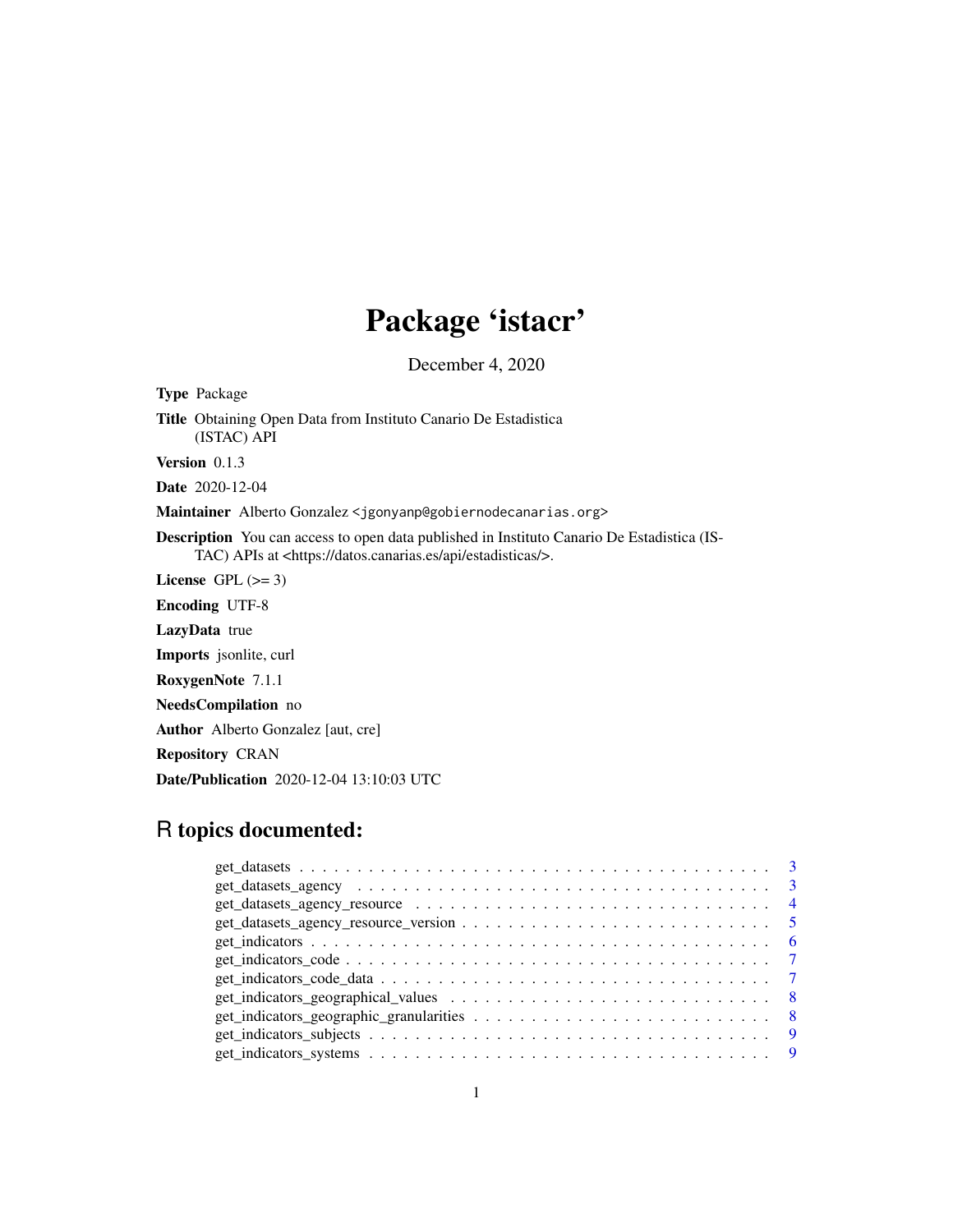|                                                                                                                                                                                                                                | <sup>10</sup> |
|--------------------------------------------------------------------------------------------------------------------------------------------------------------------------------------------------------------------------------|---------------|
|                                                                                                                                                                                                                                | 10            |
| get_indicators_systems_code_instances_code \national \national \national \nations\nations\nations\nations\nations\nations\nations\nations\nations\nations\nations\nations\nations\nations\nations\nations\nations\nations\nati | 11            |
|                                                                                                                                                                                                                                | 12            |
|                                                                                                                                                                                                                                | 13            |
|                                                                                                                                                                                                                                | 13            |
|                                                                                                                                                                                                                                | 14            |
| get_structuralresources_categorisations_agency_resource                                                                                                                                                                        | 14            |
| get_structuralresources_categorisations_agency_resource_version                                                                                                                                                                | 15            |
|                                                                                                                                                                                                                                | 16            |
|                                                                                                                                                                                                                                | 16            |
| get_structuralresources_category_schemes_agency_resource                                                                                                                                                                       | 17            |
| get_structuralresources_category_schemes_agency_resource_version                                                                                                                                                               | 18            |
| get_structuralresources_category_schemes_agency_resource_version_categories                                                                                                                                                    | 19            |
| get_structuralresources_category_schemes_agency_resource_version_categories_id                                                                                                                                                 | 20            |
|                                                                                                                                                                                                                                | <b>20</b>     |
|                                                                                                                                                                                                                                | 21            |
|                                                                                                                                                                                                                                | 22            |
| get_structuralresources_codelists_agency_resource_version                                                                                                                                                                      | 23            |
| get_structuralresources_codelists_agency_resource_version_codes                                                                                                                                                                | 23            |
| get_structuralresources_codelists_agency_resource_version_codes_codeid                                                                                                                                                         | 24            |
|                                                                                                                                                                                                                                | 25            |
|                                                                                                                                                                                                                                | 25            |
|                                                                                                                                                                                                                                | 26            |
|                                                                                                                                                                                                                                | 27            |
| get_structuralresources_concept_schemes_agency_resource \\cdots\\cdots\\cdots\\cdots\\cdots\\cdots\\cdots\\cdots\\cdots\\cdots\\cdots\\cdots\\cdots\\cdots\\cdots\\cdots\\cdots\\cdots\\cdots\\cdots\\cdots\\cdots\\cdots\\cdo | 27            |
| get_structuralresources_concept_schemes_agency_resource_version                                                                                                                                                                | 28            |
| get_structuralresources_concept_schemes_agency_resource_version_concepts                                                                                                                                                       | 29            |
| get_structuralresources_concept_schemes_agency_resource_version_concepts_id                                                                                                                                                    | 30            |
|                                                                                                                                                                                                                                | 30            |
|                                                                                                                                                                                                                                | 31            |
|                                                                                                                                                                                                                                | 31            |
| get_structuralresources_content_constraints_agency_resource                                                                                                                                                                    | 32            |
| get_structuralresources_content_constraints_agency_resource_version                                                                                                                                                            | 33            |
| get_structuralresources_content_constraints_agency_resource_version_regions                                                                                                                                                    | 33            |
|                                                                                                                                                                                                                                | 34            |
|                                                                                                                                                                                                                                | 35            |
| get_structuralresources_data_structures_agency_resource                                                                                                                                                                        | 35            |
| get_structuralresources_data_structures_agency_resource_version                                                                                                                                                                | 36            |
| get_structuralresources_geoinfo                                                                                                                                                                                                | 37            |
|                                                                                                                                                                                                                                | 38            |
|                                                                                                                                                                                                                                | 38            |
|                                                                                                                                                                                                                                | 39            |
|                                                                                                                                                                                                                                | 39            |
|                                                                                                                                                                                                                                | 40            |
| get_structuralresources_variable_families_id                                                                                                                                                                                   | 41            |
|                                                                                                                                                                                                                                | 41            |
|                                                                                                                                                                                                                                |               |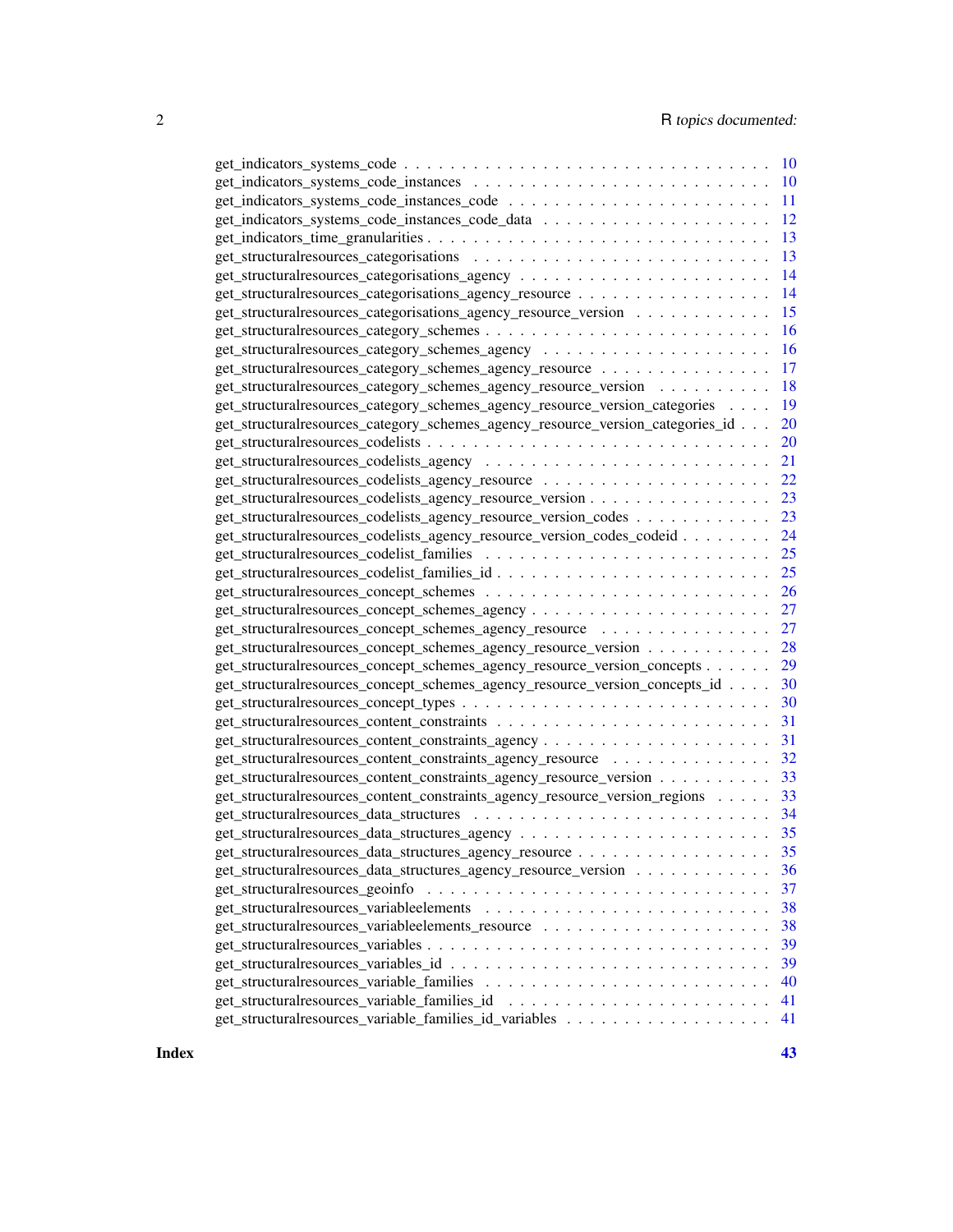<span id="page-2-0"></span>get\_datasets *Get datasets*

# Description

This function allows consulting all existing statistical data cubes.

#### Usage

```
get\_datasets(lang = "es", limit = 25, offset = 0, orderBy = NULL, query = NULL)
```
# Arguments

| lang    | (string) Language in which you want to get the answer.                            |
|---------|-----------------------------------------------------------------------------------|
| limit   | $(int)$ Results limit. By default $limit = 25$ .                                  |
| offset  | (int) Displacement. Result from which it is returned. By default of f set $= 0$ . |
| orderBy | (string) Order. Possible values are ID ASC or ID DESC,                            |
| query   | (string) Metadata query on which the searches can be built.                       |

# Examples

get\_datasets()

get\_datasets\_agency *Get datasets (agencyID)*

#### Description

This function allows to consult all the data sets maintained by a certain organization.

# Usage

```
get_datasets_agency(
  agencyID,
 lang = "es",limit = 25,offset = 0,
 orderBy = NULL,
  query = NULL
\mathcal{L}
```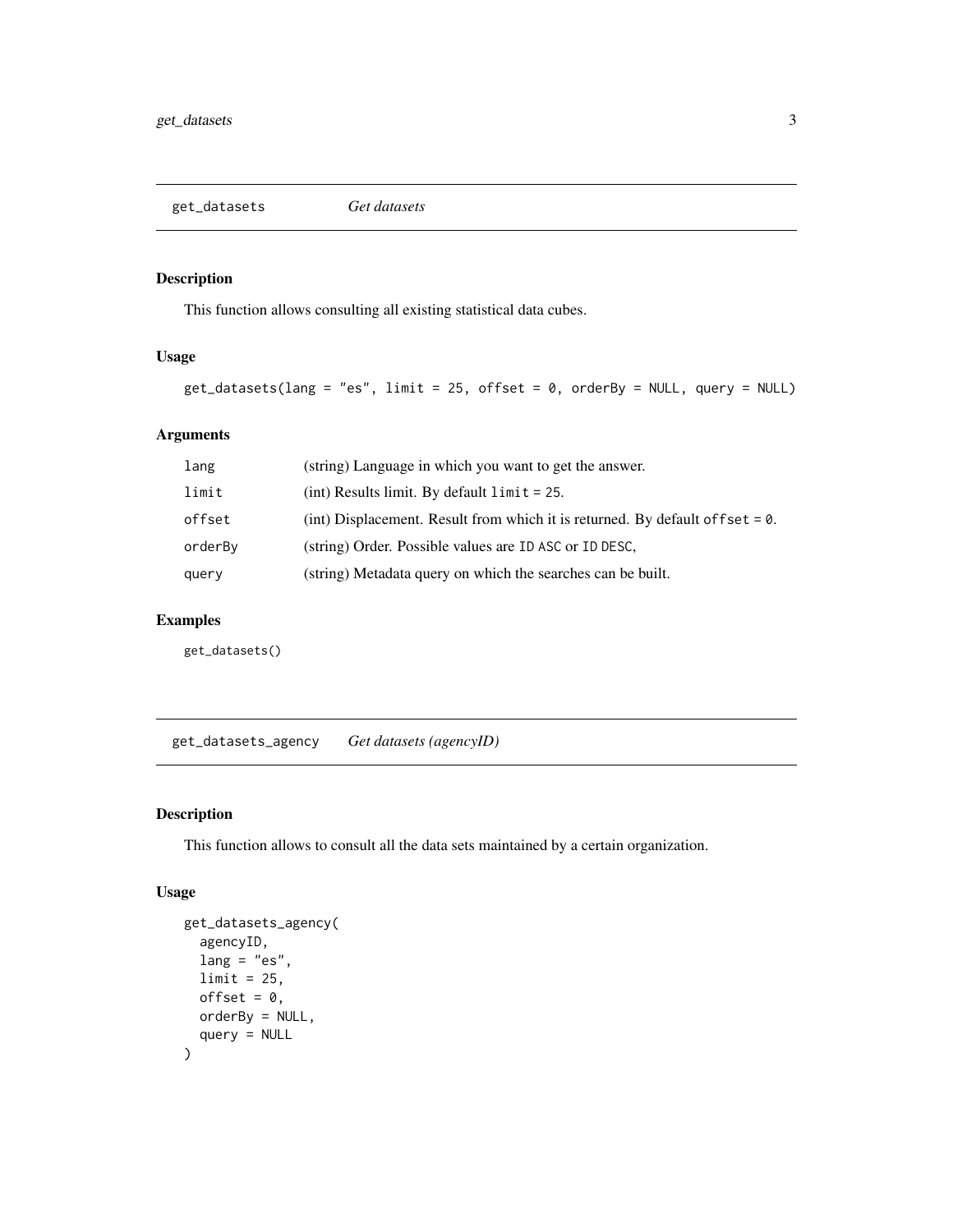# <span id="page-3-0"></span>Arguments

| agencyID | (string) Identifier of the maintainer organization of the resource. A possible<br>value is ISTAC. |
|----------|---------------------------------------------------------------------------------------------------|
| lang     | (string) Language in which you want to get the answer.                                            |
| limit    | $(int)$ Results limit. By default $limit = 25$ .                                                  |
| offset   | (int) Displacement. Result from which it is returned. By default of fset $= 0$ .                  |
| orderBy  | (string) Order. Possible values are ID ASC or ID DESC,                                            |
| query    | (string) Metadata query on which the searches can be built.                                       |

#### Examples

```
get_datasets_agency(agencyID = "ISTAC")
```
get\_datasets\_agency\_resource *Get datasets (agencyID / resourceID)*

# Description

This function allows to obtain all the versions of a statistical cube with a certain identifier and that also maintains a certain organization.

# Usage

```
get_datasets_agency_resource(
 agencyID,
 resourceID,
 lang = "es",limit = 25,offset = 0,
 orderBy = NULL,
 query = NULL
)
```

| agencyID   | (string) Identifier of the maintainer organization of the resource. A possible<br>value is ISTAC. |
|------------|---------------------------------------------------------------------------------------------------|
| resourceID | (string) Resource identifier. A possible value is C00010A_000002.                                 |
| lang       | (string) Language in which you want to get the answer.                                            |
| limit      | $(int)$ Results limit. By default $limit = 25$ .                                                  |
| offset     | (int) Displacement. Result from which it is returned. By default of $f$ set = 0.                  |
| orderBy    | (string) Order. Possible values are ID ASC or ID DESC,                                            |
| query      | (string) Metadata query on which the searches can be built.                                       |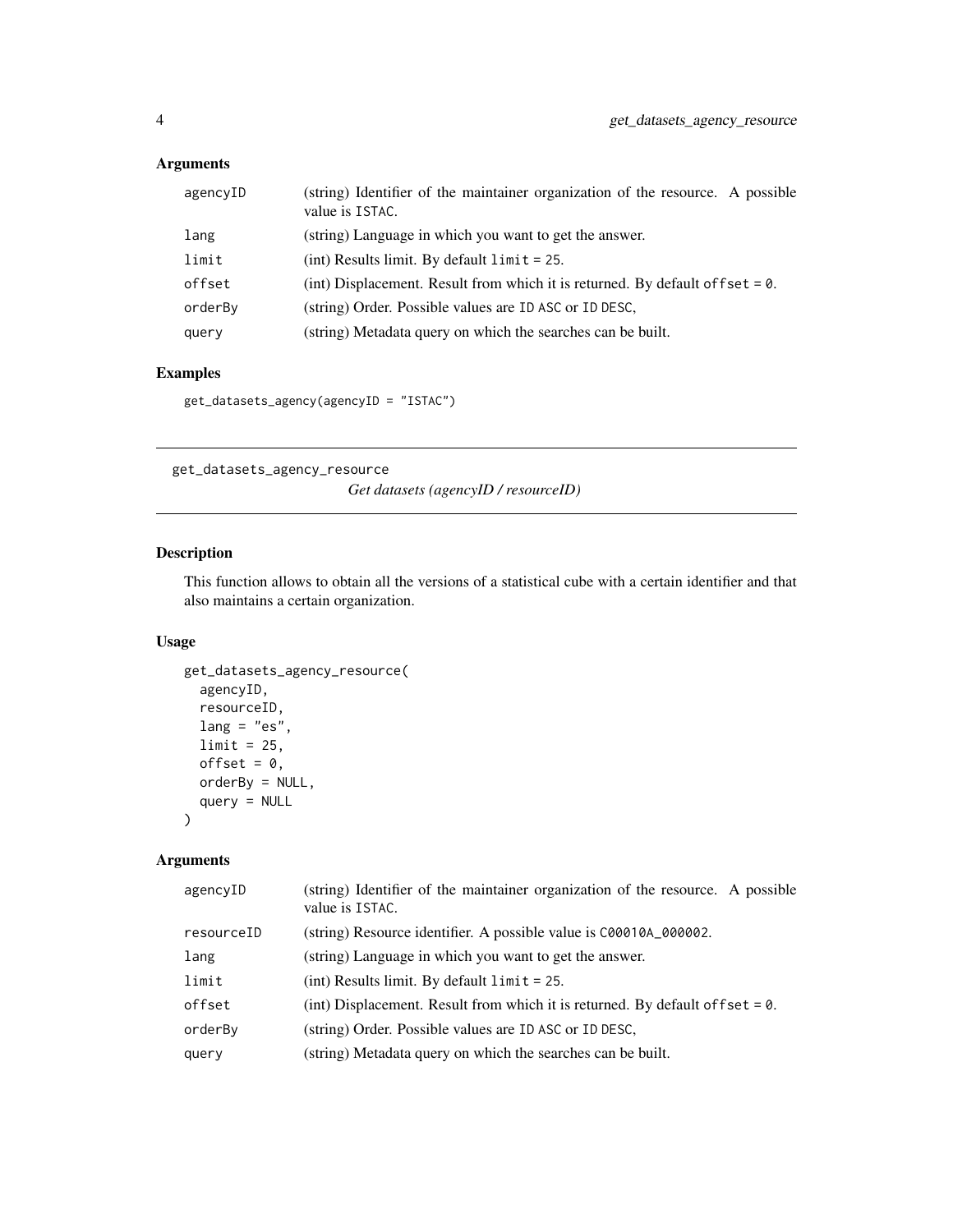<span id="page-4-0"></span>get\_datasets\_agency\_resource\_version 5

#### Examples

```
get_datasets_agency_resource(agencyID = "ISTAC", resourceID = "C00010A_000002")
```
get\_datasets\_agency\_resource\_version *Get datasets (agencyID / resourceID / version)*

#### Description

This function allows to obtain all the versions of a statistical cube with a certain identifier and that also maintains a certain organization.

# Usage

```
get_datasets_agency_resource_version(
  agencyID,
  resourceID,
 version,
 dim = NULL,
  fields = NULL,
 lang = "es"
```
# $\lambda$

# Arguments

| agencyID   | (string) Identifier of the maintainer organization of the resource. A possible<br>value is ISTAC.                          |
|------------|----------------------------------------------------------------------------------------------------------------------------|
| resourceID | (string) Resource identifier. A possible value is C00010A_000002.                                                          |
| version    | (string) Resource version. A possible value is 001.000.                                                                    |
| dim        | (string) Allows filtering the data obtained in the response. A example is TIME_PERIOD: 2009   2010.                        |
| fields     | (string) Allows you to customize the response by excluding fields from it. The<br>possible values are -metadata and -data. |
| lang       | (string) Language in which you want to get the answer.                                                                     |

```
get_datasets_agency_resource_version(
  agencyID = "ISTAC", resourceID = "C00010A_000002", version = "001.000",
   fields = "-data,-metadata"
)
```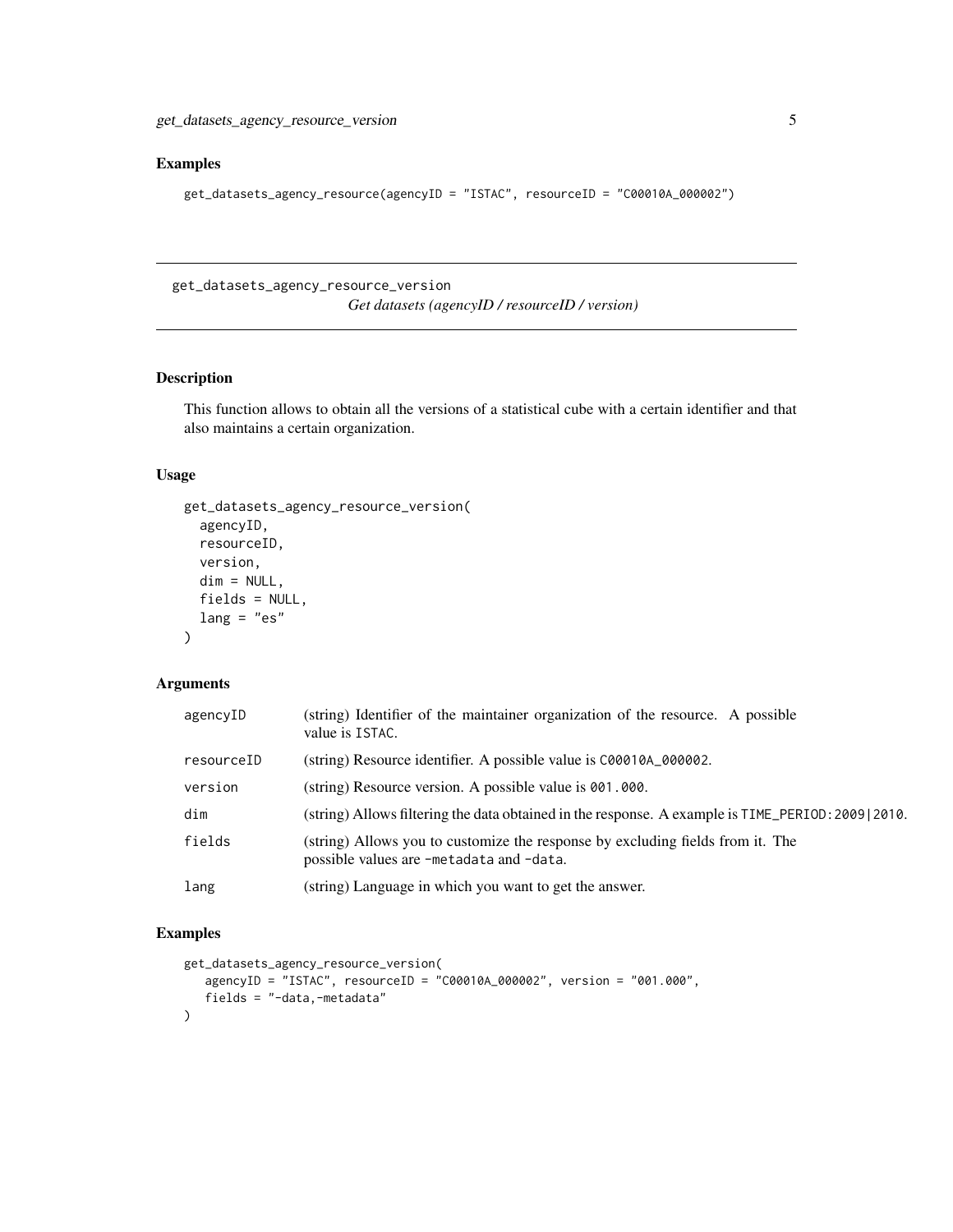<span id="page-5-0"></span>get\_indicators *Get indicators*

#### Description

This function returns a list of indicators published in the ISTAC-indicators database. An indicator is a measure used to know the intensity of a phenomenon in spacetime. This measure can refer to different spatial or temporal granularities.

#### Usage

```
get_indicators(
  q = NULL,order = NULL,
 limit = 25,offset = 0,
  fields = NULL,
  representation = NULL
)
```
#### Arguments

| q              | (string) Metadata query on which the searches can be built using: id, subjectCode<br>or geographicValue.                                          |
|----------------|---------------------------------------------------------------------------------------------------------------------------------------------------|
| order          | (string) Order. Possible values are: update and id and order criteria are ASC and<br>DESC.                                                        |
| limit          | $(int)$ Results limit. By default $limit = 25$ .                                                                                                  |
| offset         | (int) Displacement. Result from which it is returned. By default of fset = $0$ .                                                                  |
| fields         | (string) Use of the answer by adding new fields. Possible values are: +metadata,<br>+data and +observationsMetadata.                              |
| representation | (string) Allows filtering the observations by their value. Its use only makes sense<br>when +data and/or +observationsMetadata has been included. |

```
indicators <- get_indicators(
 q = 'id IN ("AFILIACIONES", "EMPLEO_REGISTRADO_AGRICULTURA")',
 order = "id ASC", fields = "+data", representation =
    "GEOGRAPHICAL[35003|35005],MEASURE[ABSOLUTE]"
)
```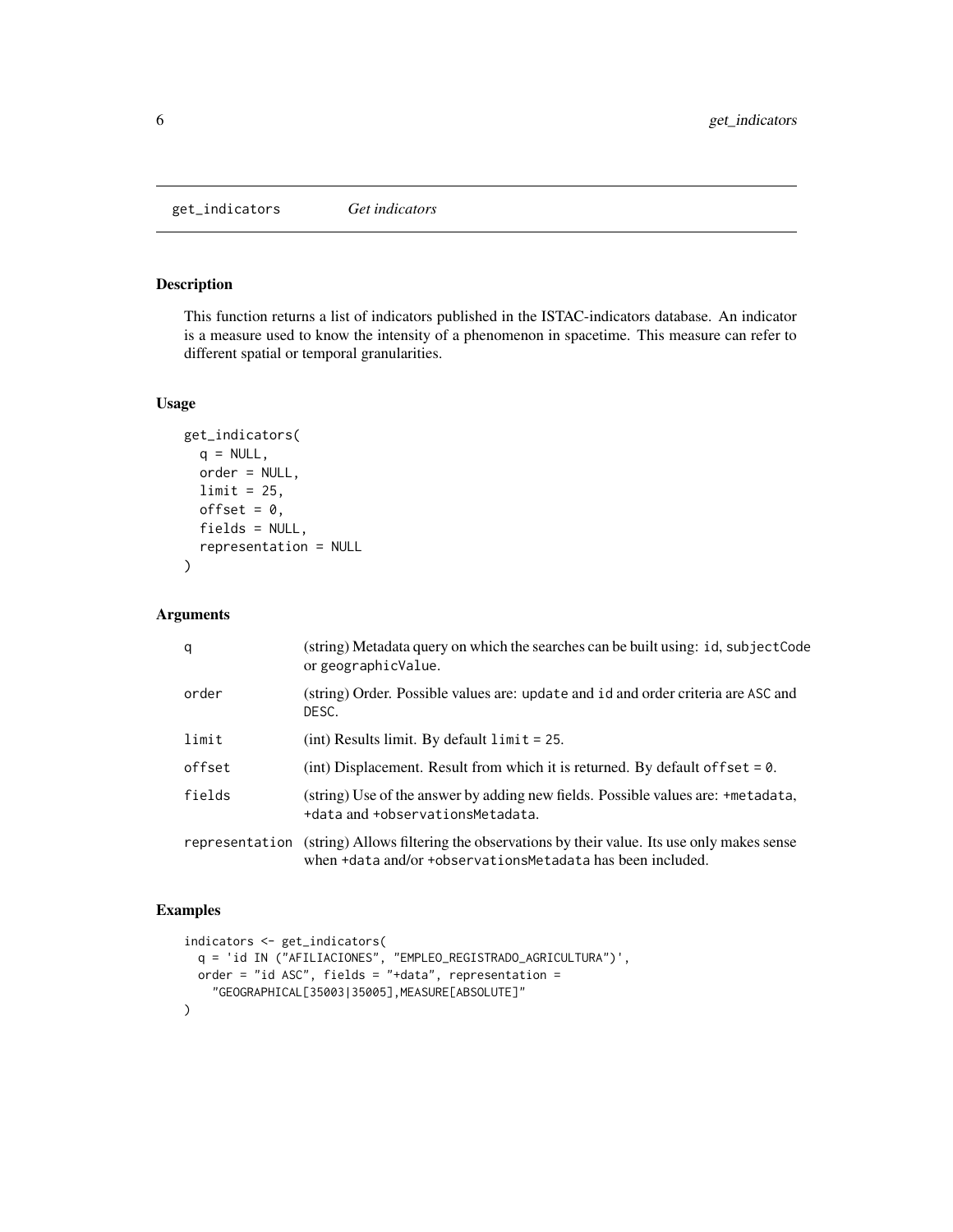<span id="page-6-0"></span>get\_indicators\_code *Get indicators code*

#### Description

This function returns the metadata that describe the characteristics of a specific indicator, allowing the compression of the measured fact; also through the data request the complete data (for all spacetime) of the indicator is provided.

#### Usage

get\_indicators\_code(indicatorCode)

#### Arguments

indicatorCode (string) an indicator code

#### Examples

```
get_indicators_code("AFILIACIONES")
get_indicators_code("PARO_REGISTRADO")
```
get\_indicators\_code\_data

*Get indicators code data*

#### Description

This function returns complete data (for all spacetime) of the indicator. On the other hand, metadata describing the characteristics of a specific indicator are offered through the metadata request, allowing the compression of the measured fact.

#### Usage

```
get_indicators_code_data(
  indicatorCode,
  representation = NULL,
  granularity = NULL,
  fields = NULL
)
```

|             | indicatorCode (string) an indicator code                                          |
|-------------|-----------------------------------------------------------------------------------|
|             | representation (string) Allows filtering the observations by their value.         |
| granularity | (string) Allows to filter the observations through the granularities of the same. |
| fields      | (string) Allows you to customize the response by excluding fields. The possible   |
|             | values are: -observationsMetadata.                                                |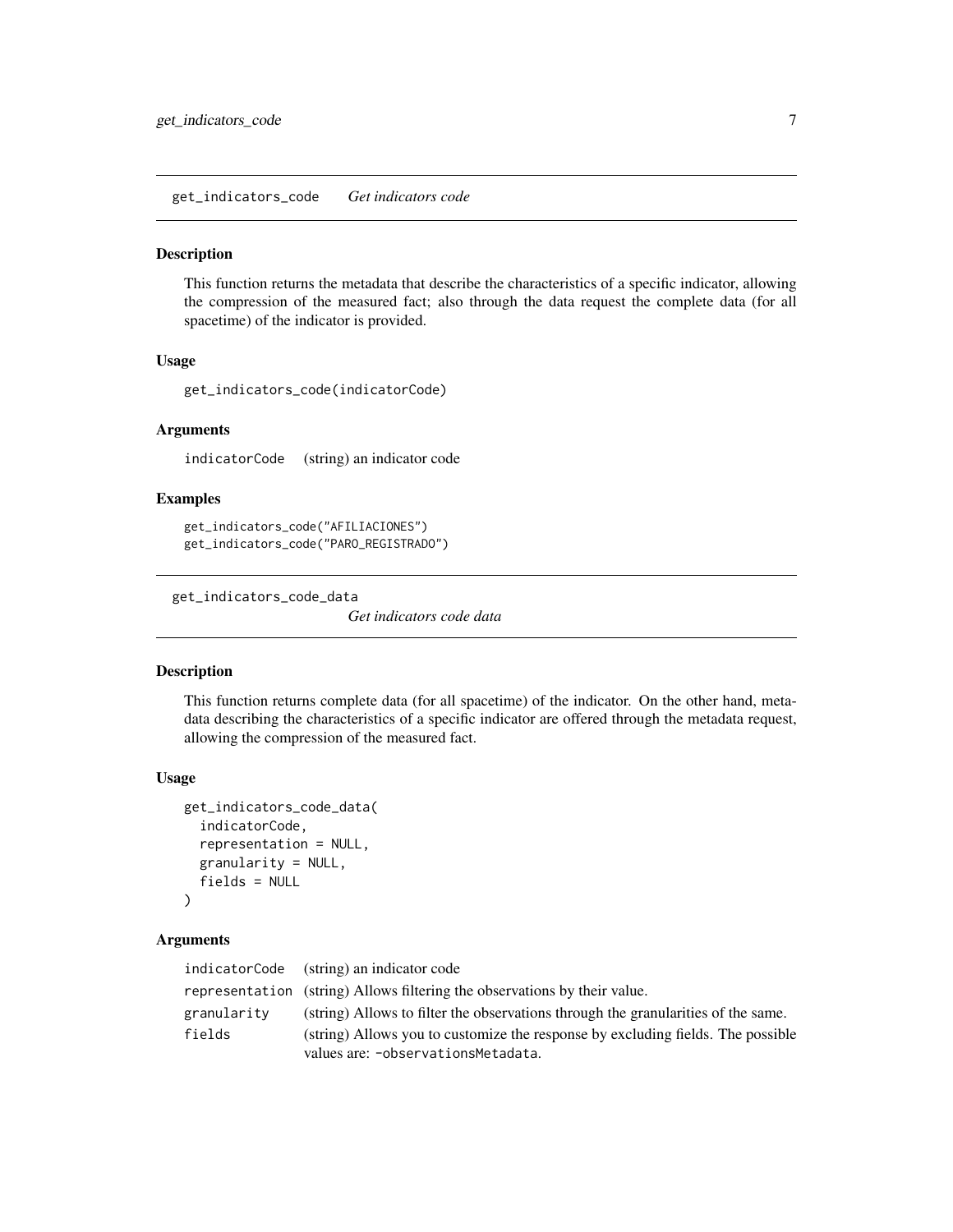#### Examples

```
get_indicators_code_data("AFILIACIONES", fields = "-observationsMetadata")
```
get\_indicators\_geographical\_values *Get geographical values*

#### Description

This function returns values of a geographical granularity that in turn are part of a specific theme or system of indicators.

#### Usage

```
get_indicators_geographical_values(
  geographicalGranularityCode,
  subjectCode = NULL,
  systemCode = NULL
\lambda
```
#### Arguments

| geographicalGranularityCode |                                        |
|-----------------------------|----------------------------------------|
|                             | (string) geographical granularity code |
| subjectCode                 | (string) subject code                  |
| systemCode                  | (string) system code                   |

#### Examples

```
get_indicators_geographical_values("REGIONS")
get_indicators_geographical_values("REGIONS", subjectCode = "051", systemCode = "C00067A")
```
get\_indicators\_geographic\_granularities *Get geographic granularities*

#### Description

This function returns a list of geographic granularities treated in the ISTAC-indicators database. For example provincial, insular or municipal granularity.

#### Usage

get\_indicators\_geographic\_granularities()

#### Examples

get\_indicators\_geographic\_granularities()

<span id="page-7-0"></span>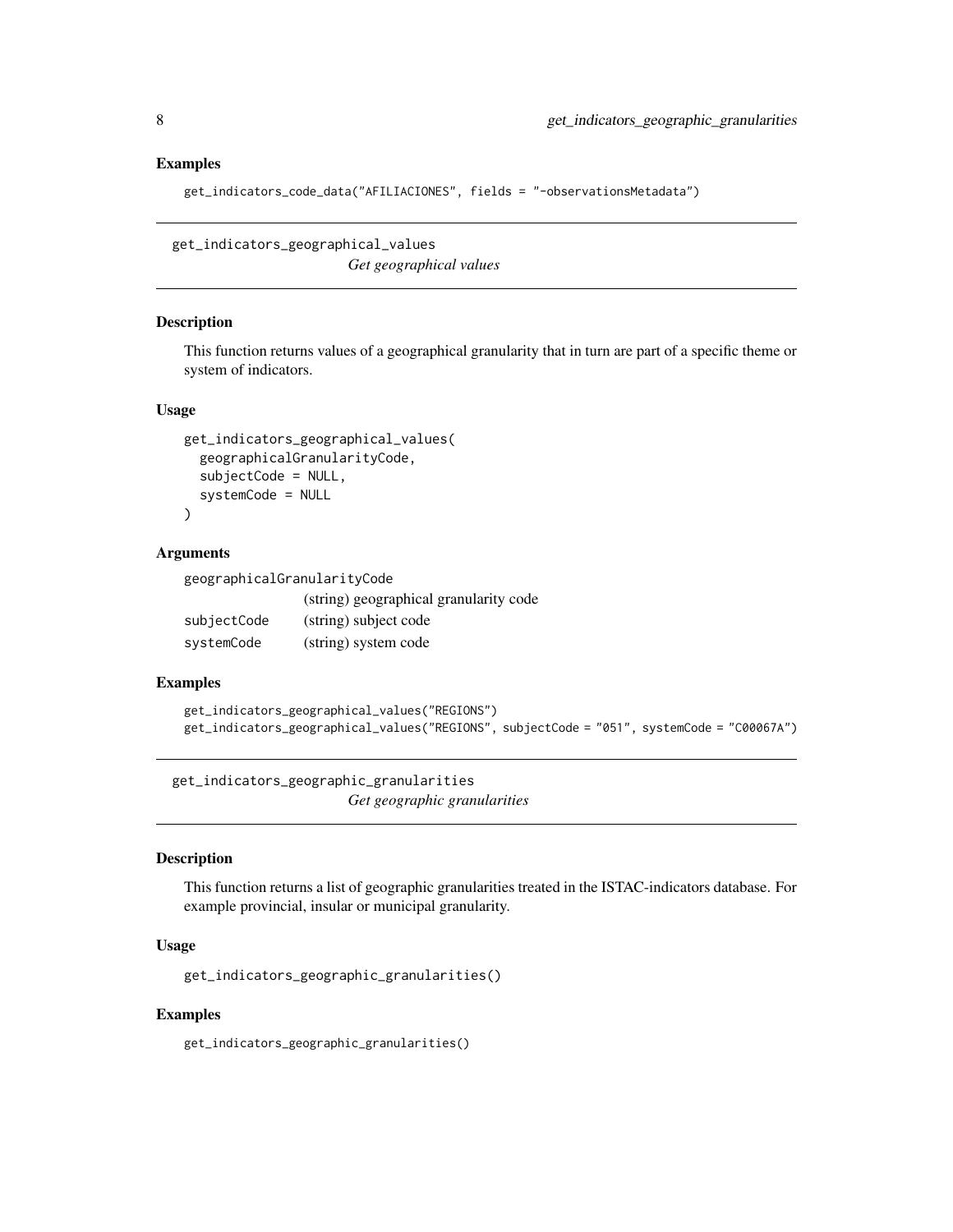<span id="page-8-0"></span>get\_indicators\_subjects

*Get subjects*

#### Description

This function returns all subjects which the ISTAC classifies its statistical operations.

#### Usage

get\_indicators\_subjects()

#### Examples

get\_indicators\_subjects()

get\_indicators\_systems

*Get indicators systems*

#### Description

This function returns a list of indicator systems published in the ISTAC-indicators database. The indicators are simple or compound statistics, however a single indicator can rarely provide useful information about complex phenomena such as the economic situation, living conditions, schooling or others. Indicator systems are generally designed to generate more and more accurate information about the conditions of a phenomenon; and for this they are organized in dimensions or areas of analysis, under which the indicators are integrated.

#### Usage

```
get_indicators_systems(limit = 25, offset = 0)
```
#### Arguments

| limit  | (int) Results limit. By default $\lim_{t \to \infty} t = 25$ .                    |
|--------|-----------------------------------------------------------------------------------|
| offset | (int) Displacement. Result from which it is returned. By default of f set $= 0$ . |

# Examples

get\_indicators\_systems()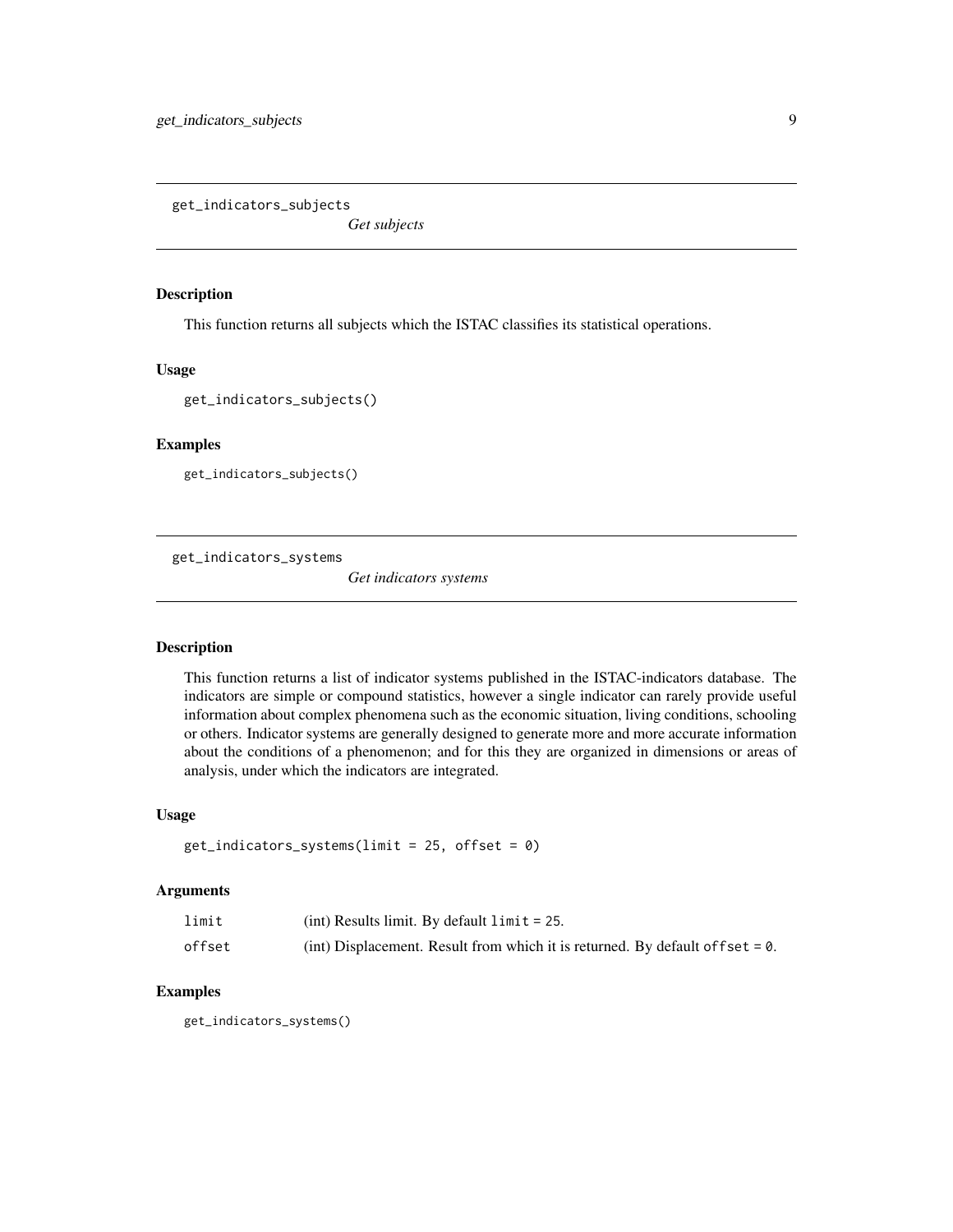<span id="page-9-0"></span>get\_indicators\_systems\_code

*Get indicators system code*

#### Description

This function returns metadata of a system of indicators published in the ISTAC-indicators database. The indicators are simple or compound statistics, however a single indicator can rarely provide useful information about complex phenomena such as the economic situation, living conditions, schooling or others.

# Usage

get\_indicators\_systems\_code(indicatorSystemCode)

#### **Arguments**

indicatorSystemCode

(string) an indicator system code

#### Examples

get\_indicators\_systems\_code("C00075H")

get\_indicators\_systems\_code\_instances *Get indicators system code instances*

#### Description

This function returns instances of indicators associated with a specific indicator system. An instance of an indicator is nothing more than a spatio-temporal query of an indicator when it is incorporated into a specific indicator system.

#### Usage

```
get_indicators_systems_code_instances(
  indicatorSystemCode,
  q = NULL,order = NULL,
  limit = 25,
 offset = 0,
  fields = NULL,
  representation = NULL,
  granularity = NULL
)
```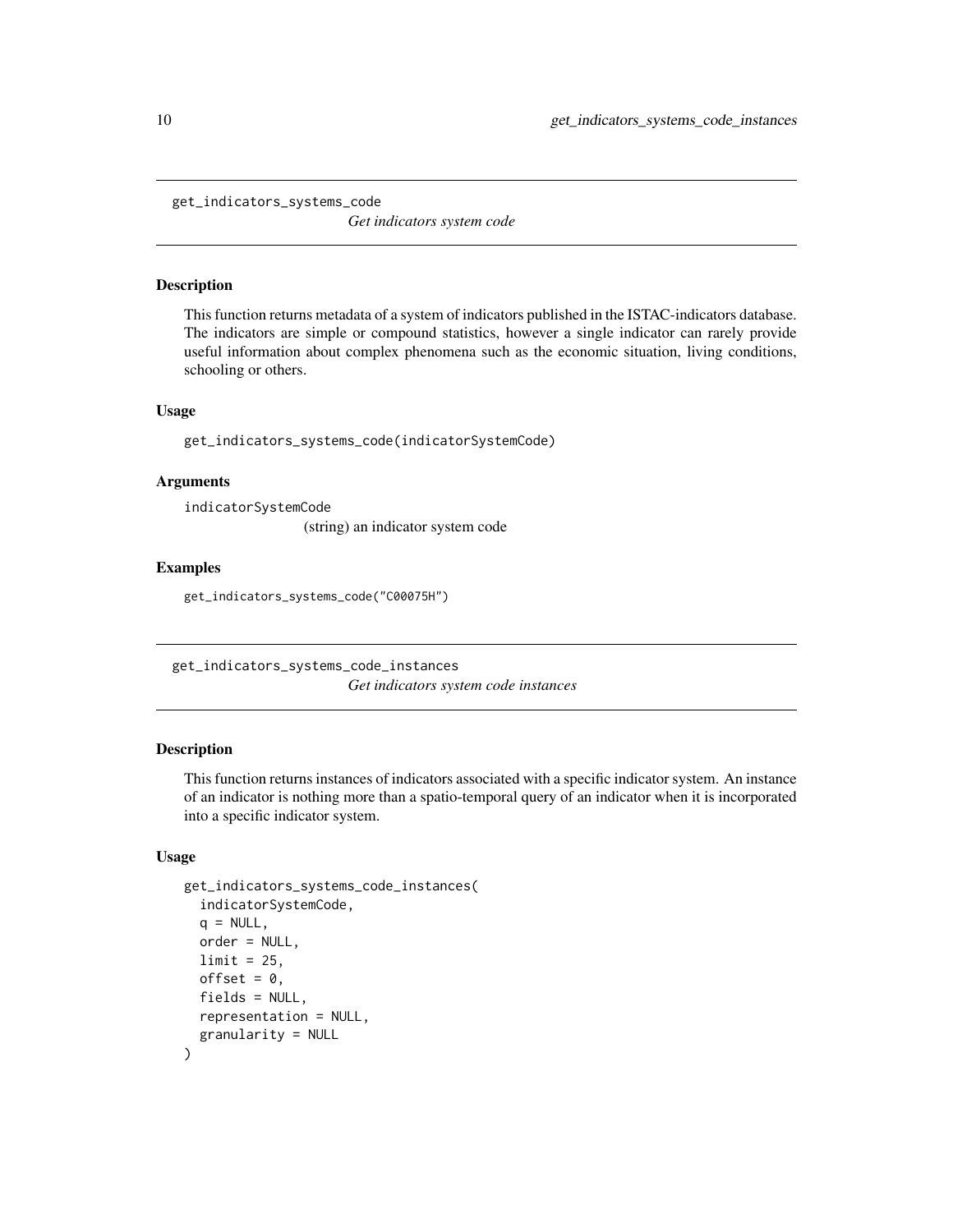# <span id="page-10-0"></span>Arguments

| indicatorSystemCode |                                                                                                                                                                             |  |
|---------------------|-----------------------------------------------------------------------------------------------------------------------------------------------------------------------------|--|
|                     | (string) with an indicator system code                                                                                                                                      |  |
| q                   | (string) Query of metadata on which the searches can be built are: id and<br>geographicalValue.                                                                             |  |
| order               | (string) Order. Possible values are: update and id and order criteria are ASC and<br>DESC.                                                                                  |  |
| limit               | (int) Results limit. By default $\lim_{t \to \infty} t = 25$ .                                                                                                              |  |
| offset              | (int) Displacement. Result from which it is returned. By default of fset $= 0$ .                                                                                            |  |
| fields              | (string) Use of the answer by adding new fields. Possible values are: +metadata,<br>+data and +observationsMetadata.                                                        |  |
| representation      | (string) Allows filtering the observations by their value. Its use only makes sense<br>when +data and/or +observationsMetadata has been included.                           |  |
| granularity         | (string) Allows to filter the observations through the granularities of the same.<br>Its use only makes sense when +data and/or +observationsMetadata has been<br>included. |  |

#### Examples

```
get_indicators_systems_code_instances("C00075H")
get_indicators_systems_code_instances("C00075H", q = 'id EQ "INDICADORES_MUNICIPALES"')
```
get\_indicators\_systems\_code\_instances\_code

*Get indicators system code instances code*

# Description

This function returns metadata of an indicator set associated with a specific indicator system. An instance of an indicator is nothing more than a spatio-temporal query of an indicator when it is incorporated into a specific indicator system.

#### Usage

```
get_indicators_systems_code_instances_code(
  indicatorSystemCode,
  indicatorInstanceCode
)
```
# Arguments

indicatorSystemCode (string) indicator system code indicatorInstanceCode (string) indicator instance code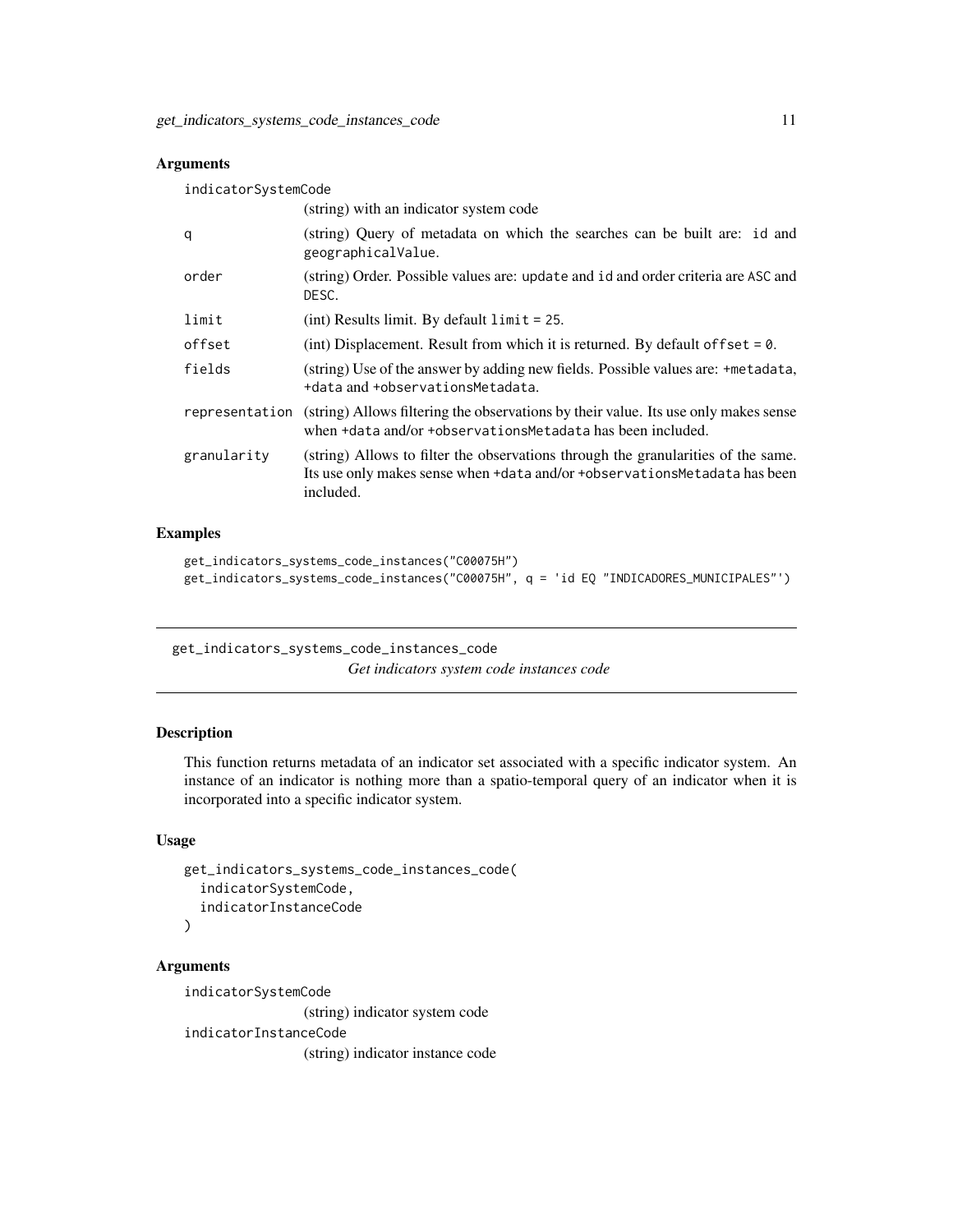#### <span id="page-11-0"></span>Examples

get\_indicators\_systems\_code\_instances\_code("C00075H", "21af0477-d63b-493b-ad02-4ab181547223")

get\_indicators\_systems\_code\_instances\_code\_data *Get indicators system code instances code data*

# Description

This function returns data of an indicator unit associated with a specific indicator system. An instance of an indicator is nothing more than a spatio-temporal query of an indicator when it is incorporated into a specific indicator system.

#### Usage

```
get_indicators_systems_code_instances_code_data(
  indicatorSystemCode,
  indicatorInstanceCode,
  representation = NULL,
  granularity = NULL,
  fields = NULL
)
```
# Arguments

| indicatorSystemCode   |                                                                                                                         |
|-----------------------|-------------------------------------------------------------------------------------------------------------------------|
|                       | (string) Indicator system code                                                                                          |
| indicatorInstanceCode |                                                                                                                         |
|                       | (string) Indicator instance code                                                                                        |
|                       | representation (string) Allows filtering the observations by their value.                                               |
| granularity           | (string) Allows to filter the observations through the granularities of the same.                                       |
| fields                | (string) Allows you to customize the response by excluding fields. The possible<br>values are: - observations Metadata. |

# Examples

get\_indicators\_systems\_code\_instances\_code\_data("C00075H", "21af0477-d63b-493b-ad02-4ab181547223")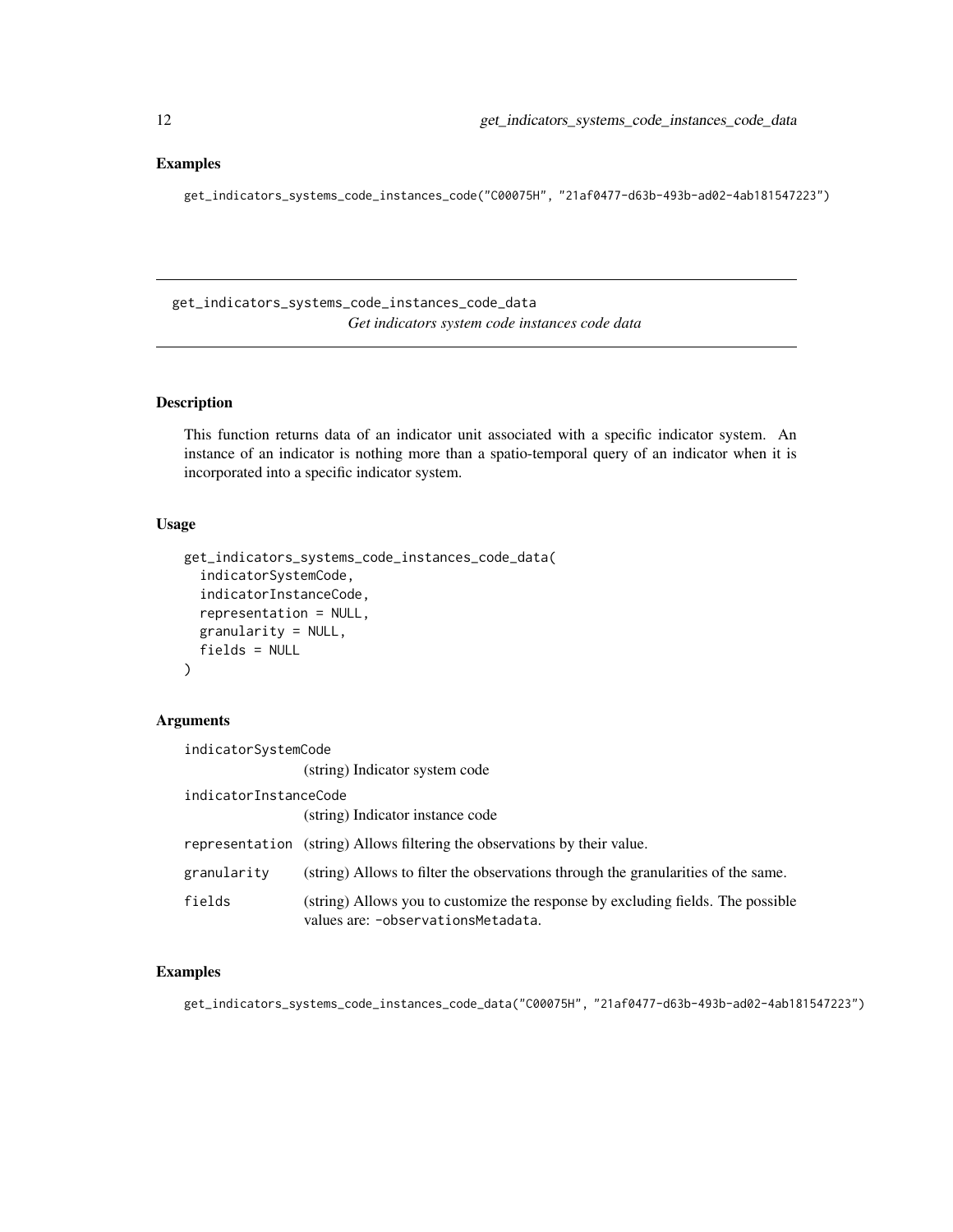<span id="page-12-0"></span>get\_indicators\_time\_granularities *Get time granularities*

#### Description

This function returns a list of temporary granularity treated in the ISTAC data bank-indicators ordered from highest to lowest granularity. For example annual, quarterly or monthly granularity.

#### Usage

```
get_indicators_time_granularities()
```
# Examples

get\_indicators\_time\_granularities()

get\_structuralresources\_categorisations *Get categorisations*

#### Description

This function returns the content from /v1.0/categorisations

#### Usage

```
get_structuralresources_categorisations(
 limit = 25,offset = 0.
 query = NULL,
 orderBy = NULL
)
```
#### Arguments

| limit   | $(int)$ Results limit. By default $limit = 25$ .                                  |
|---------|-----------------------------------------------------------------------------------|
| offset  | (int) Displacement. Result from which it is returned. By default of f set $= 0$ . |
| querv   | (string) Query to filter the results.                                             |
| orderBv | (string) Field by which to sort the results.                                      |

```
get_structuralresources_categorisations()
get_structuralresources_categorisations(query = "ID EQ 2090", orderBy = "ID ASC")
```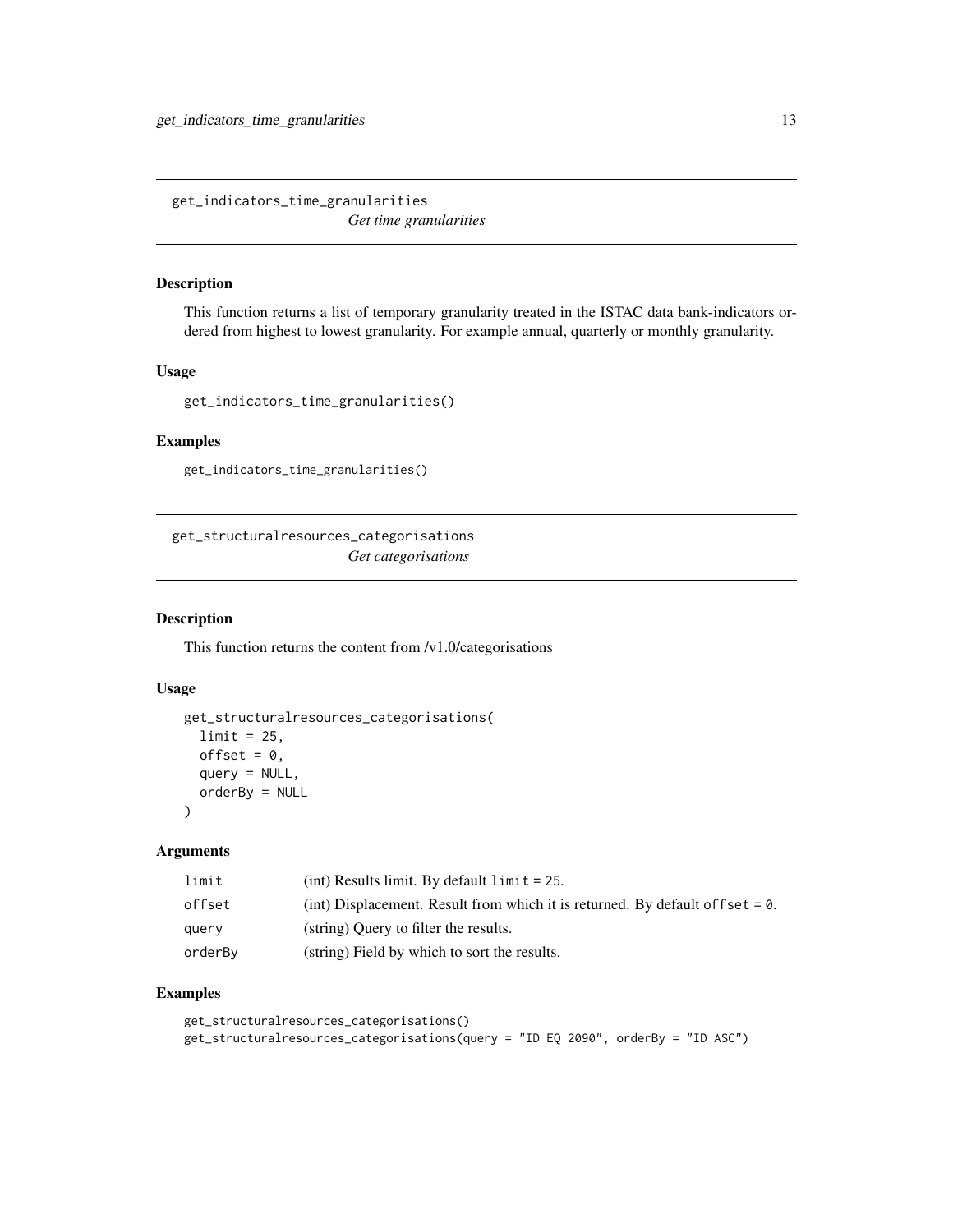<span id="page-13-0"></span>get\_structuralresources\_categorisations\_agency *Get categorisations agency*

# Description

This function returns the content from /v1.0/categorisations/agencyID

# Usage

```
get_structuralresources_categorisations_agency(
  agencyID,
  limit = 25,
 offset = 0,
 query = NULL,
 orderBy = NULL
)
```
#### Arguments

| agencyID | (string) Identifier of the agency that publishes.                                |
|----------|----------------------------------------------------------------------------------|
| limit    | (int) Results limit. By default $\lim_{t \to \infty} t = 25$ .                   |
| offset   | (int) Displacement. Result from which it is returned. By default of $f$ set = 0. |
| query    | (string) Query to filter the results.                                            |
| orderBy  | (string) Field by which to sort the results.                                     |

#### Examples

get\_structuralresources\_categorisations\_agency("ISTAC")

get\_structuralresources\_categorisations\_agency\_resource *Get categorisations agency resource*

# Description

This function returns the content from /v1.0/categorisations/agencyID/resourceID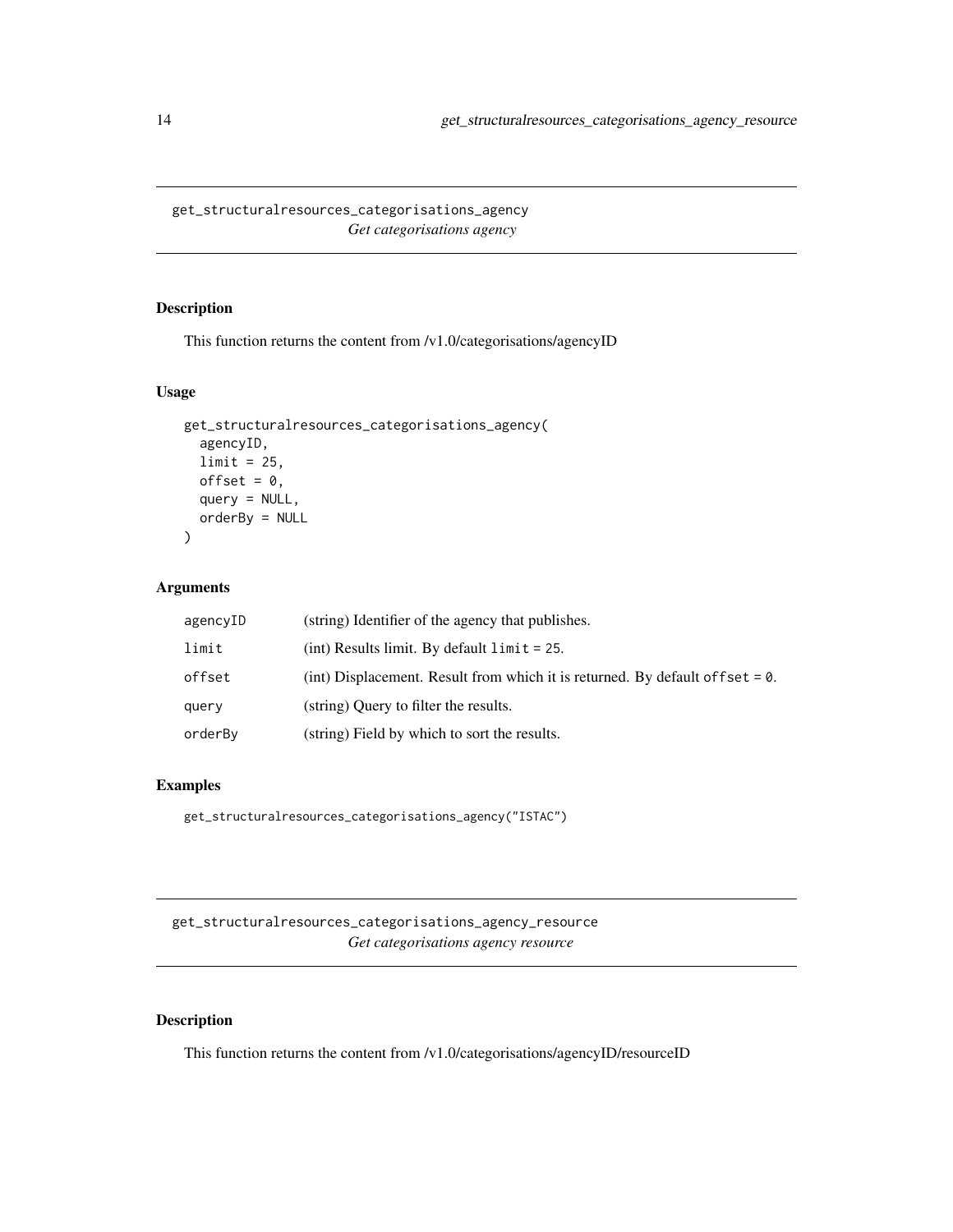<span id="page-14-0"></span>get\_structuralresources\_categorisations\_agency\_resource\_version 15

# Usage

```
get_structuralresources_categorisations_agency_resource(
  agencyID,
  resourceID,
 limit = 25,
 offset = 0,
 query = NULL,
 orderBy = NULL
)
```
# Arguments

| agencyID   | (string) Identifier of the agency that publishes.                                |
|------------|----------------------------------------------------------------------------------|
| resourceID | (string) Resource identifier.                                                    |
| limit      | $(int)$ Results limit. By default $limit = 25$ .                                 |
| offset     | (int) Displacement. Result from which it is returned. By default of $f$ set = 0. |
| query      | (string) Query to filter the results.                                            |
| orderBy    | (string) Field by which to sort the results.                                     |

# Examples

get\_structuralresources\_categorisations\_agency\_resource("ISTAC", "cat2")

get\_structuralresources\_categorisations\_agency\_resource\_version *Get categorisations agency resource version*

# Description

This function returns the content from /v1.0/categorisations/agencyID/resourceID/version

#### Usage

```
get_structuralresources_categorisations_agency_resource_version(
  agencyID,
 resourceID,
  version
)
```

| agencyID   | (string) Identifier of the agency that publishes. |
|------------|---------------------------------------------------|
| resourceID | (string) Resource identifier.                     |
| version    | (string) Specific version of the resource.        |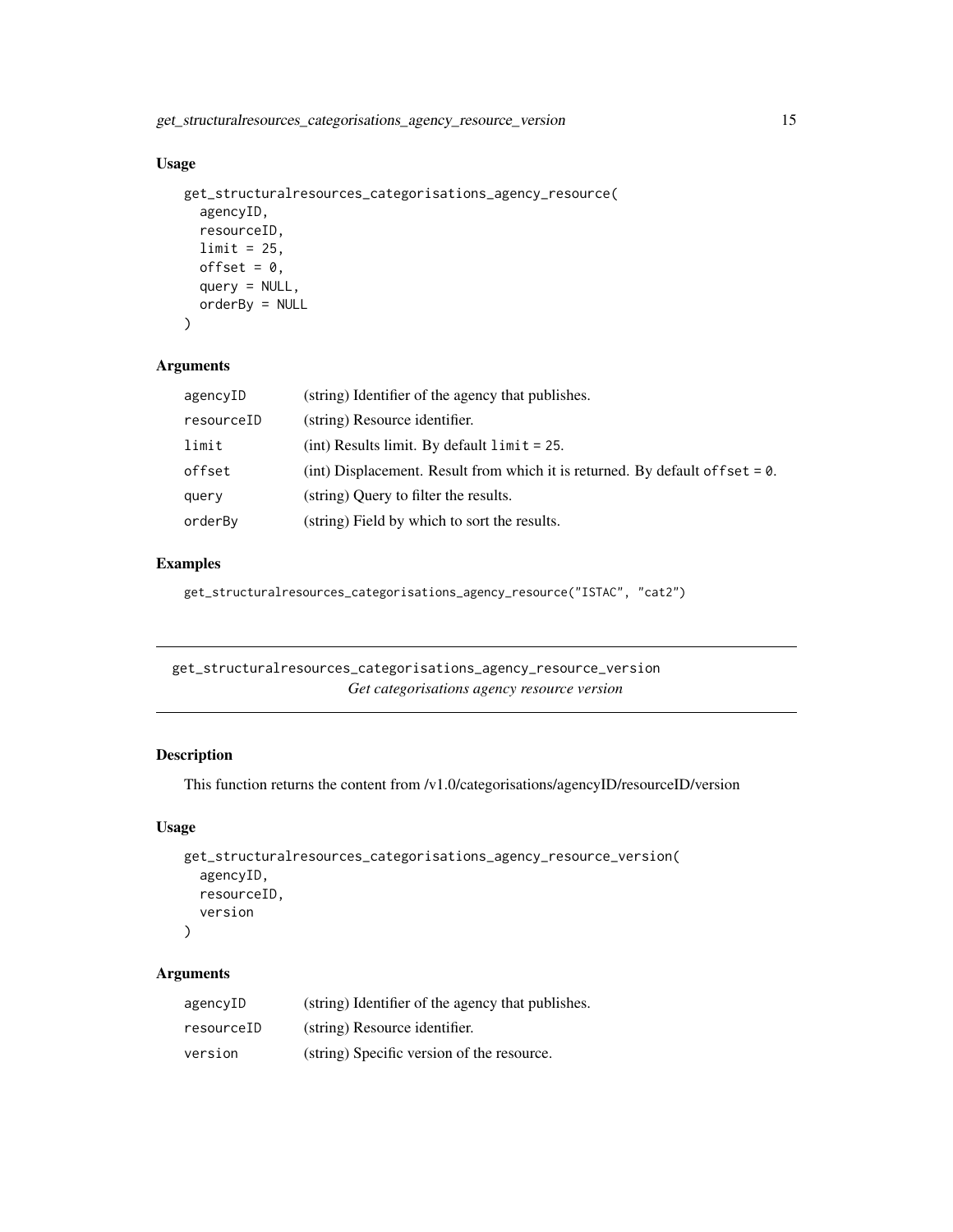# <span id="page-15-0"></span>Examples

get\_structuralresources\_categorisations\_agency\_resource\_version("ISTAC", "cat2", "01.000")

get\_structuralresources\_category\_schemes *Get category schemes*

# Description

This function returns the content from /v1.0/categoryschemes

# Usage

```
get_structuralresources_category_schemes(
  limit = 25,offset = 0,
  query = NULL,
  orderBy = NULL
\mathcal{L}
```
# Arguments

| limit   | (int) Results limit. By default $\lim i = 25$ .                                   |
|---------|-----------------------------------------------------------------------------------|
| offset  | (int) Displacement. Result from which it is returned. By default of f set $= 0$ . |
| query   | (string) Ouery to filter the results.                                             |
| orderBv | (string) Field by which to sort the results.                                      |

#### Examples

```
get_structuralresources_category_schemes()
get_structuralresources_category_schemes(query = "ID EQ 2090", orderBy = "ID ASC")
```
get\_structuralresources\_category\_schemes\_agency *Get category schemes agency*

#### Description

This function returns the content from /v1.0/categoryschemes/agencyID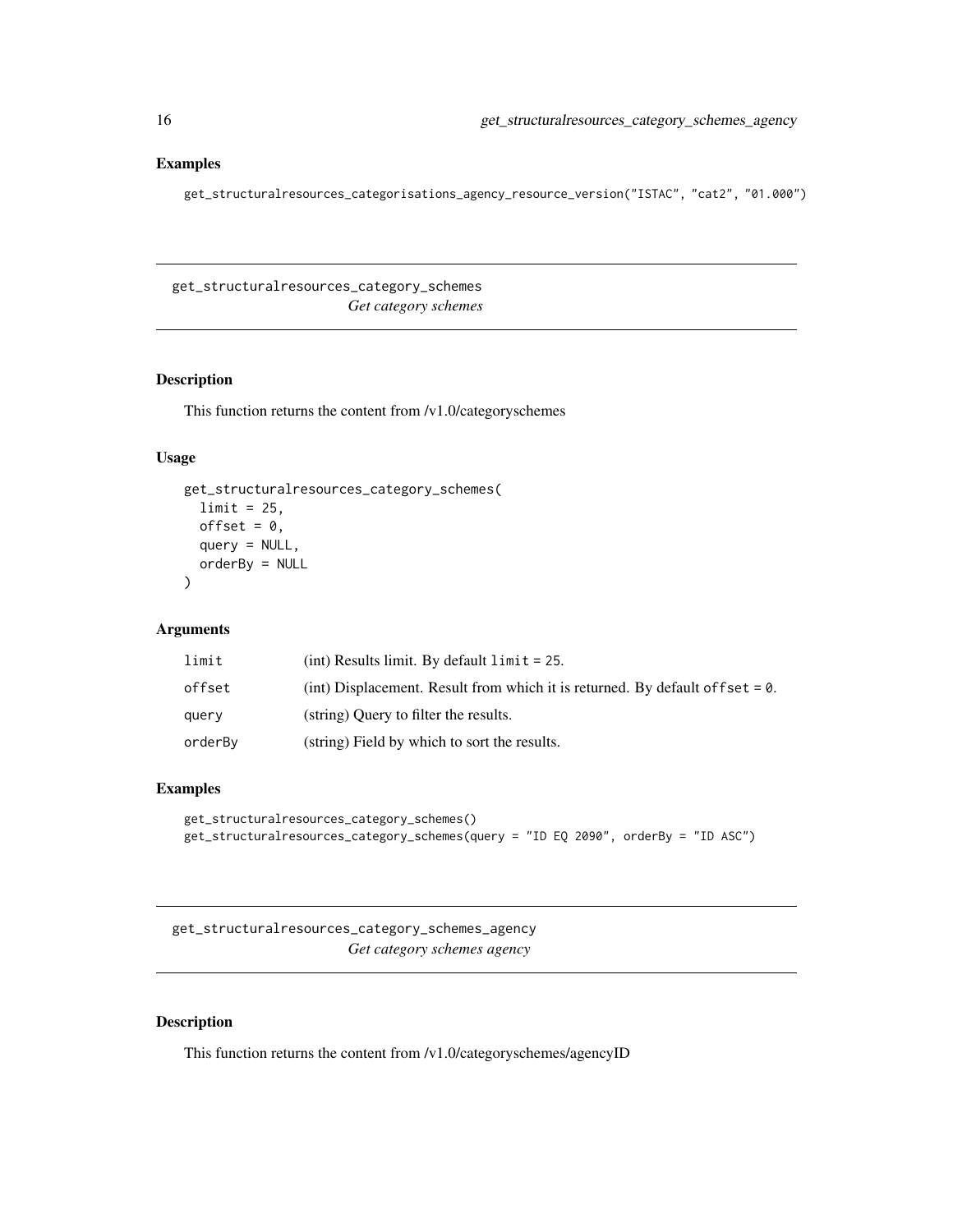<span id="page-16-0"></span>get\_structuralresources\_category\_schemes\_agency\_resource 17

# Usage

```
get_structuralresources_category_schemes_agency(
  agencyID,
 limit = 25,offset = 0,query = NULL,
 orderBy = NULL
\mathcal{L}
```
# Arguments

| agencyID | (string) Identifier of the agency that publishes.                                |
|----------|----------------------------------------------------------------------------------|
| limit    | (int) Results limit. By default $\lim_{t \to \infty} t = 25$ .                   |
| offset   | (int) Displacement. Result from which it is returned. By default of fset $= 0$ . |
| query    | (string) Ouery to filter the results.                                            |
| orderBy  | (string) Field by which to sort the results.                                     |

#### Examples

```
get_structuralresources_category_schemes_agency("ISTAC", query = "ID EQ 2090", orderBy = "ID ASC")
```
get\_structuralresources\_category\_schemes\_agency\_resource *Get category schemes agency resource*

# Description

This function returns the content from /v1.0/categoryschemes/agencyID/resourceID

# Usage

```
get_structuralresources_category_schemes_agency_resource(
  agencyID,
  resourceID,
 limit = 25,offset = 0,
 query = NULL,
 orderBy = NULL
\mathcal{L}
```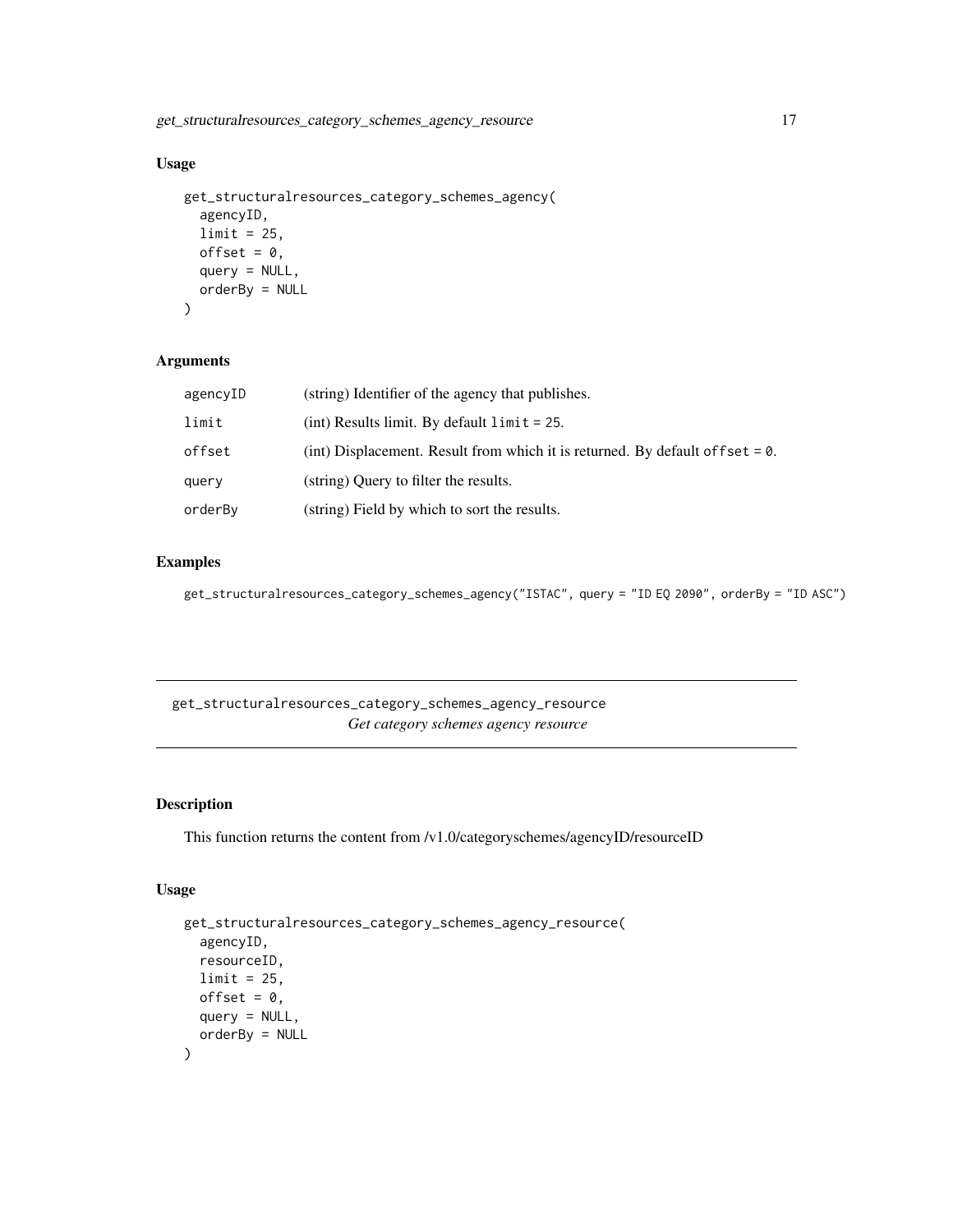# Arguments

| agencyID   | (string) Identifier of the agency that publishes.                                 |
|------------|-----------------------------------------------------------------------------------|
| resourceID | (string) Resource identifier.                                                     |
| limit      | $(int)$ Results limit. By default $limit = 25$ .                                  |
| offset     | (int) Displacement. Result from which it is returned. By default of f set $= 0$ . |
| query      | (string) Query to filter the results.                                             |
| orderBy    | (string) Field by which to sort the results.                                      |

# Examples

get\_structuralresources\_category\_schemes\_agency\_resource("ISTAC", "TEMAS\_CANARIAS")

get\_structuralresources\_category\_schemes\_agency\_resource\_version *Get category schemes agency resource version*

# Description

This function returns the content from /v1.0/categoryschemes/agencyID/resourceID/version

# Usage

```
get_structuralresources_category_schemes_agency_resource_version(
  agencyID,
 resourceID,
  version
)
```
#### Arguments

| agencyID   | (string) Identifier of the agency that publishes. |
|------------|---------------------------------------------------|
| resourceID | (string) Resource identifier.                     |
| version    | (string) Specific version of the resource.        |

```
get_structuralresources_category_schemes_agency_resource_version(
   "ISTAC", "TEMAS_CANARIAS", "01.000"
)
```
<span id="page-17-0"></span>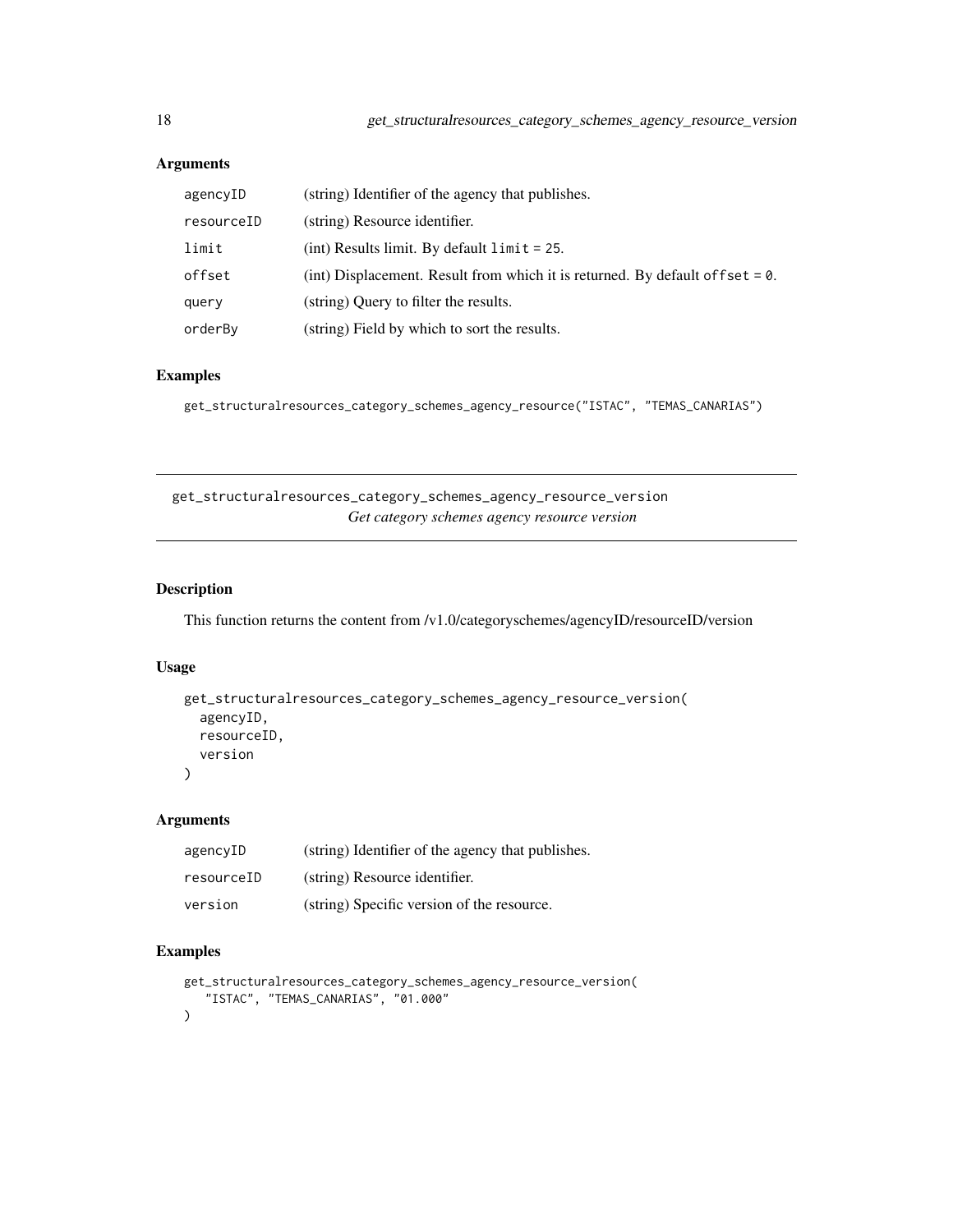<span id="page-18-0"></span>get\_structuralresources\_category\_schemes\_agency\_resource\_version\_categories *Get category schemes agency resource version categories*

# Description

This function returns the content from /v1.0/categoryschemes/agencyID/resourceID/version/categories

# Usage

```
get_structuralresources_category_schemes_agency_resource_version_categories(
  agencyID,
  resourceID,
  version,
  limit = 25,offset = 0,
  query = NULL,
  orderBy = NULL
)
```
# Arguments

| agencyID   | (string) Identifier of the agency that publishes.                                 |
|------------|-----------------------------------------------------------------------------------|
| resourceID | (string) Resource identifier.                                                     |
| version    | (string) Specific version of the resource.                                        |
| limit      | (int) Results limit. By default $\lim i = 25$ .                                   |
| offset     | (int) Displacement. Result from which it is returned. By default of f set $= 0$ . |
| querv      | (string) Query to filter the results.                                             |
| orderBv    | (string) Field by which to sort the results.                                      |

```
get_structuralresources_category_schemes_agency_resource_version_categories(
   "ISTAC", "TEMAS_CANARIAS", "01.000", limit = 10
\mathcal{L}
```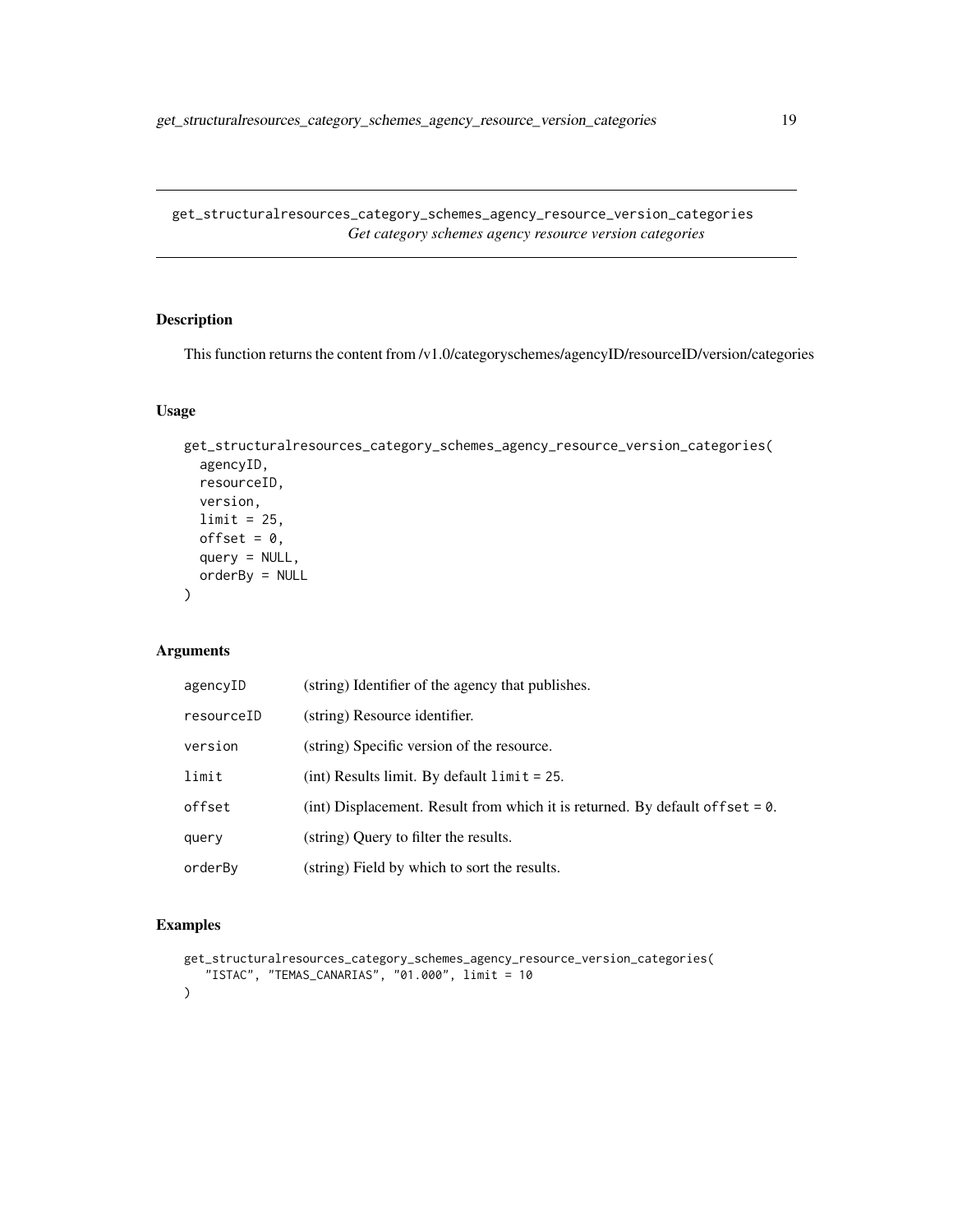<span id="page-19-0"></span>get\_structuralresources\_category\_schemes\_agency\_resource\_version\_categories\_id *Get category schemes agency resource version categories (id)*

#### Description

This function returns the content from /v1.0/categoryschemes/agencyID/resourceID/version/categories/categoryID

#### Usage

```
get_structuralresources_category_schemes_agency_resource_version_categories_id(
  agencyID,
  resourceID,
 version,
  categoryID
)
```
# Arguments

| agencyID   | (string) Identifier of the agency that publishes. |
|------------|---------------------------------------------------|
| resourceID | (string) Resource identifier.                     |
| version    | (string) Specific version of the resource.        |
| categoryID | $(\text{string})$                                 |

# Examples

```
get_structuralresources_category_schemes_agency_resource_version_categories_id(
   "ISTAC", "TEMAS_CANARIAS", "01.000", "060"
)
get_structuralresources_category_schemes_agency_resource_version_categories_id(
   "ISTAC", "TEMAS_CANARIAS", "01.000", "060.060_010.060_010_010"
\lambda
```
get\_structuralresources\_codelists *Get codelists*

#### Description

This function allows to obtain the list of classifications.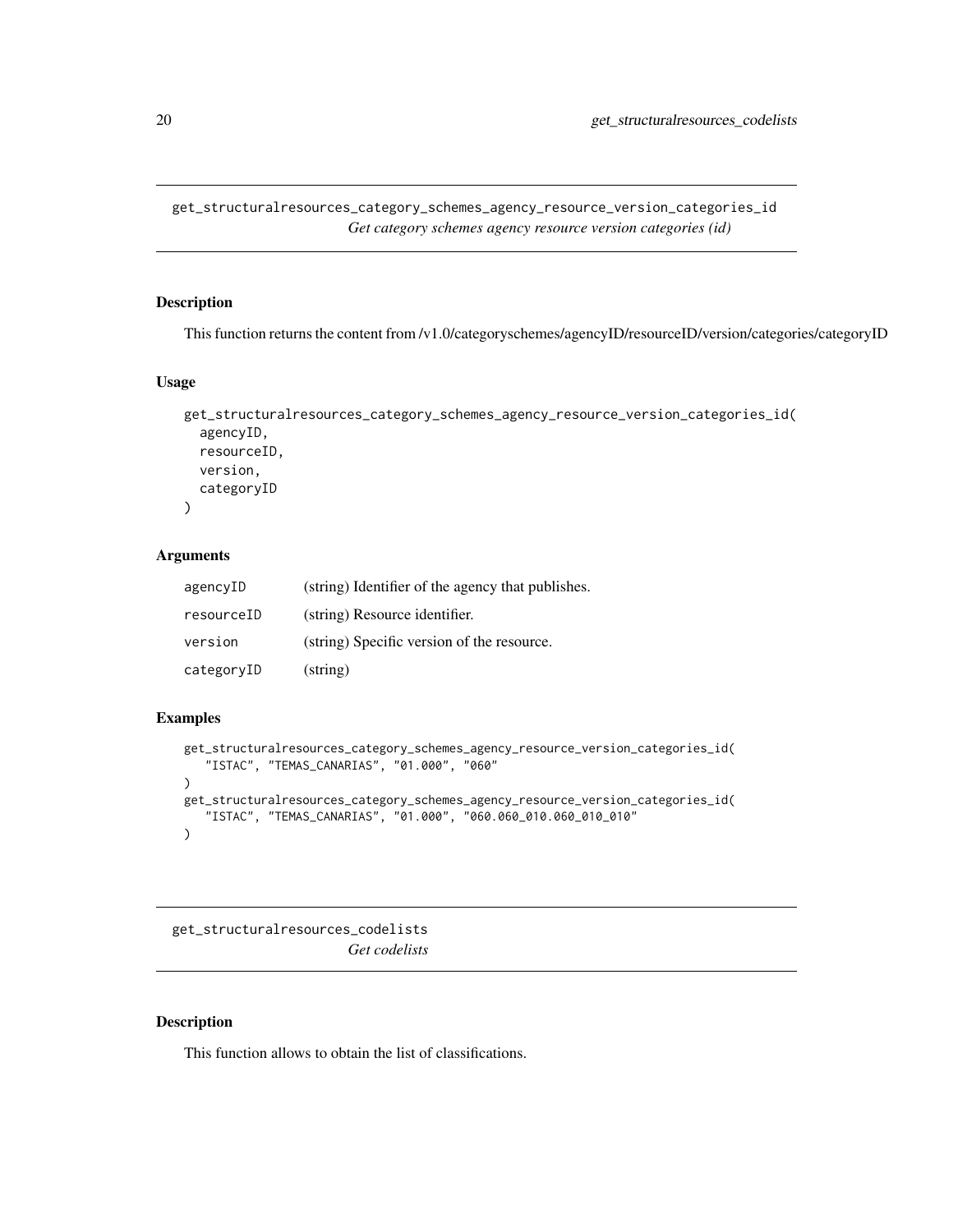<span id="page-20-0"></span>get\_structuralresources\_codelists\_agency 21

# Usage

```
get_structuralresources_codelists(
  limit = 25,offset = 0,
  query = NULL,
  orderBy = NULL
\overline{)}
```
# Arguments

| limit   | (int) Results limit. By default $\lim i = 25$ .                                  |
|---------|----------------------------------------------------------------------------------|
| offset  | (int) Displacement. Result from which it is returned. By default of fset $= 0$ . |
| query   | (string) Query to filter the results.                                            |
| orderBy | (string) Field by which to sort the results.                                     |

# Examples

get\_structuralresources\_codelists()

get\_structuralresources\_codelists\_agency *Get codelists agency*

# Description

This function allows obtaining the list of all the classifications maintained by a certain organization.

# Usage

```
get_structuralresources_codelists_agency(
  agencyID,
  limit = 25,offset = 0,query = NULL,
  orderBy = NULL
\mathcal{L}
```

| agencyID | (string) Agency identificator.                                                    |
|----------|-----------------------------------------------------------------------------------|
| limit    | $(int)$ Results limit. By default $limit = 25$ .                                  |
| offset   | (int) Displacement. Result from which it is returned. By default of f set $= 0$ . |
| query    | (string) Query to filter the results.                                             |
| orderBv  | (string) Field by which to sort the results.                                      |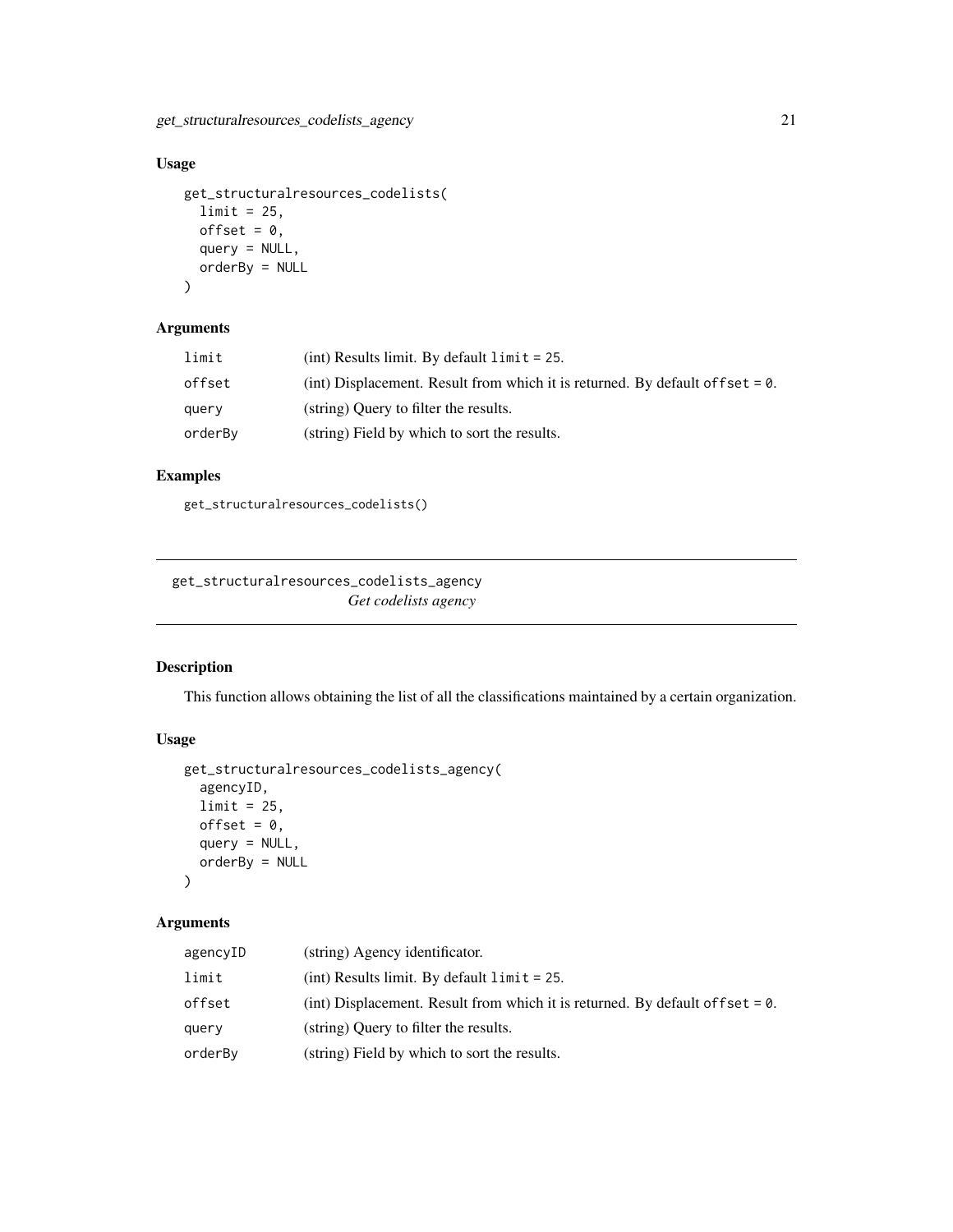# Examples

```
get_structuralresources_codelists_agency("ISTAC")
get_structuralresources_codelists_agency("ESTAT")
```
get\_structuralresources\_codelists\_agency\_resource *Get codelists agency resource*

# Description

This function allows to obtain all the versions of a classification with a certain identifier and that is also kept by a certain organization.

#### Usage

```
get_structuralresources_codelists_agency_resource(
  agencyID,
 resourceID,
 limit = 25,offset = 0,
 query = NULL,
 orderBy = NULL
)
```
# Arguments

| agencyID   | (string) Agency identificator.                                                   |
|------------|----------------------------------------------------------------------------------|
| resourceID | (string) Resource identificator.                                                 |
| limit      | (int) Results limit. By default $\lim_{t \to \infty} t = 25$ .                   |
| offset     | (int) Displacement. Result from which it is returned. By default of $f$ set = 0. |
| query      | (string) Ouery to filter the results.                                            |
| orderBv    | (string) Field by which to sort the results.                                     |

```
get_structuralresources_codelists_agency_resource("ISTAC", "CL_AREA_ES")
```
<span id="page-21-0"></span>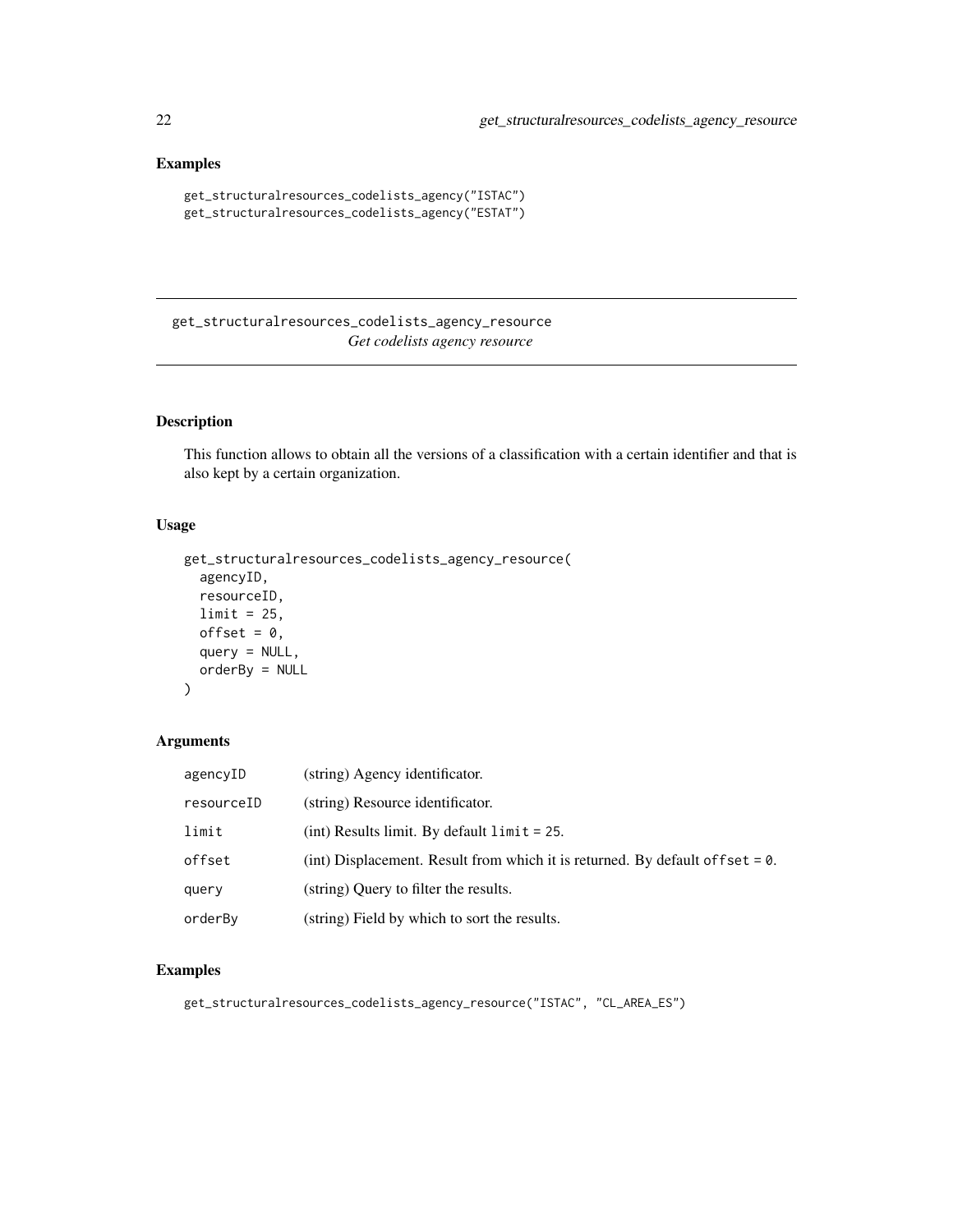<span id="page-22-0"></span>get\_structuralresources\_codelists\_agency\_resource\_version *Get codelists agency resource version*

#### Description

This function allows you to consult a particular version of a classification.

#### Usage

```
get_structuralresources_codelists_agency_resource_version(
  agencyID,
  resourceID,
  version
\mathcal{L}
```
#### Arguments

| agencyID   | (string) Agency identificator.      |
|------------|-------------------------------------|
| resourceID | (string) Resource identificator.    |
| version    | (string) Specific resource version. |

#### Examples

get\_structuralresources\_codelists\_agency\_resource\_version("ISTAC", "CL\_AREA\_ES", "01.000")

get\_structuralresources\_codelists\_agency\_resource\_version\_codes *Get codelists agency resource version codes*

#### Description

This function allows to consult the codes of a version of a classification. Note that if wildcards are used as ~all or one of the limit, offset, query or orderBy parameters, the list will be automatically paginated.

#### Usage

```
get_structuralresources_codelists_agency_resource_version_codes(
  agencyID,
 resourceID,
 version,
 limit = 25,offset = 0,query = NULL,
```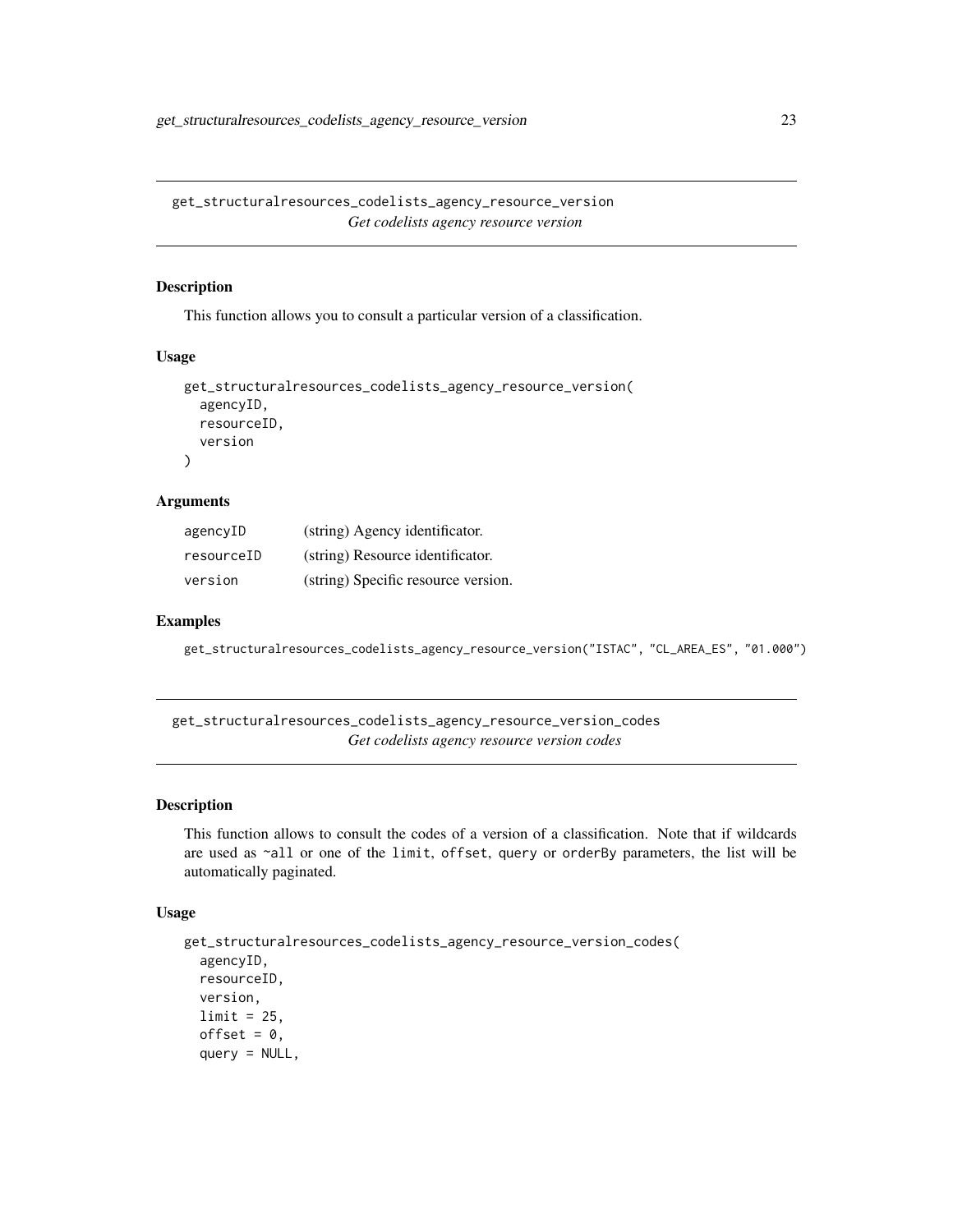```
orderBy = NULL,
  openness = NULL,
 order = NULL,
  fields = NULL
\lambda
```
#### Arguments

| agencyID   | (string) Agency identificator.                                                    |
|------------|-----------------------------------------------------------------------------------|
| resourceID | (string) Resource identificator.                                                  |
| version    | (string) Specific resource version.                                               |
| limit      | (int) Results limit. By default $\lim_{t \to \infty} t = 25$ .                    |
| offset     | (int) Displacement. Result from which it is returned. By default of f set $= 0$ . |
| query      | (string) Query to filter the results.                                             |
| orderBy    | (string) Field by which to sort the results.                                      |
| openness   | (string) Opening established for viewing.                                         |
| order      | (string) Order established for visualization.                                     |
| fields     | (string) Additional fields that you want to show in the answer.                   |

# Examples

get\_structuralresources\_codelists\_agency\_resource\_version\_codes("ISTAC", "CL\_AREA\_ES", "01.000")

get\_structuralresources\_codelists\_agency\_resource\_version\_codes\_codeid *Get codelists agency resource version codes (codeID)*

# Description

This function allows to consult a specific code of a version of a classification.

#### Usage

```
get_structuralresources_codelists_agency_resource_version_codes_codeid(
  agencyID,
 resourceID,
  version,
  codeID
\mathcal{L}
```

| agencyID   | (string) Agency identificator.      |
|------------|-------------------------------------|
| resourceID | (string) Resource identificator.    |
| version    | (string) Specific resource version. |
| codeID     | (string) Code identificator.        |

<span id="page-23-0"></span>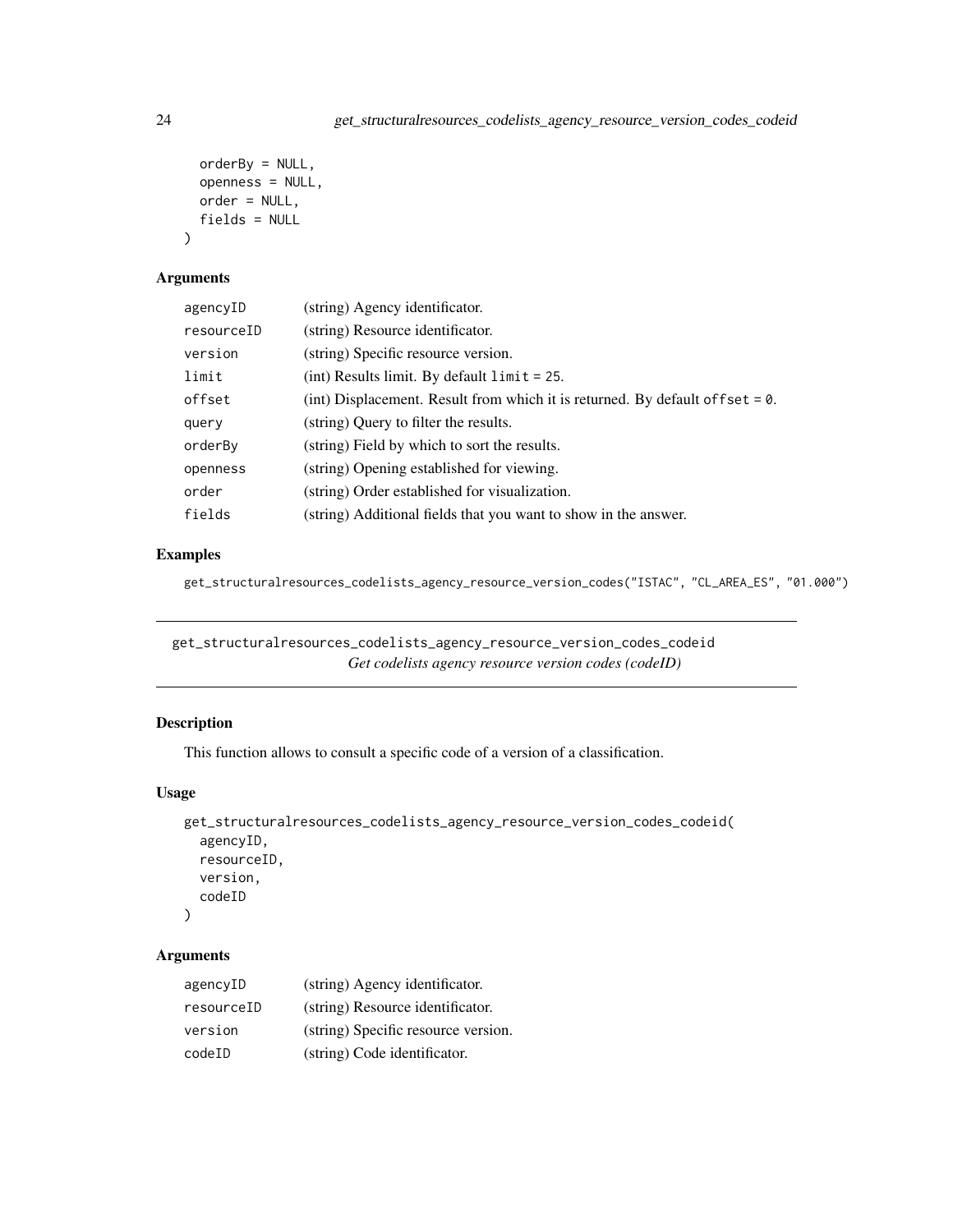#### <span id="page-24-0"></span>Examples

```
get_structuralresources_codelists_agency_resource_version_codes_codeid(
   "ISTAC", "CL_AREA_ES", "01.000", "ES706A01"
)
```
get\_structuralresources\_codelist\_families *Get codelist families*

# Description

This function returns the list of families of classifications

#### Usage

```
get_structuralresources_codelist_families(
  limit = 25,offset = 0,
 orderBy = NULL,
  query = NULL
\lambda
```
#### Arguments

| limit   | (int) Results limit. By default $\lim i = 25$ .                                   |
|---------|-----------------------------------------------------------------------------------|
| offset  | (int) Displacement. Result from which it is returned. By default of f set $= 0$ . |
| orderBv | (string) Field by which to sort the results.                                      |
| query   | (string) Ouery to filter the results.                                             |

#### Examples

get\_structuralresources\_codelist\_families()

get\_structuralresources\_codelist\_families\_id *Get codelist families*

# Description

This function allows to obtain a family of classifications in particular.

#### Usage

```
get_structuralresources_codelist_families_id(id = NULL)
```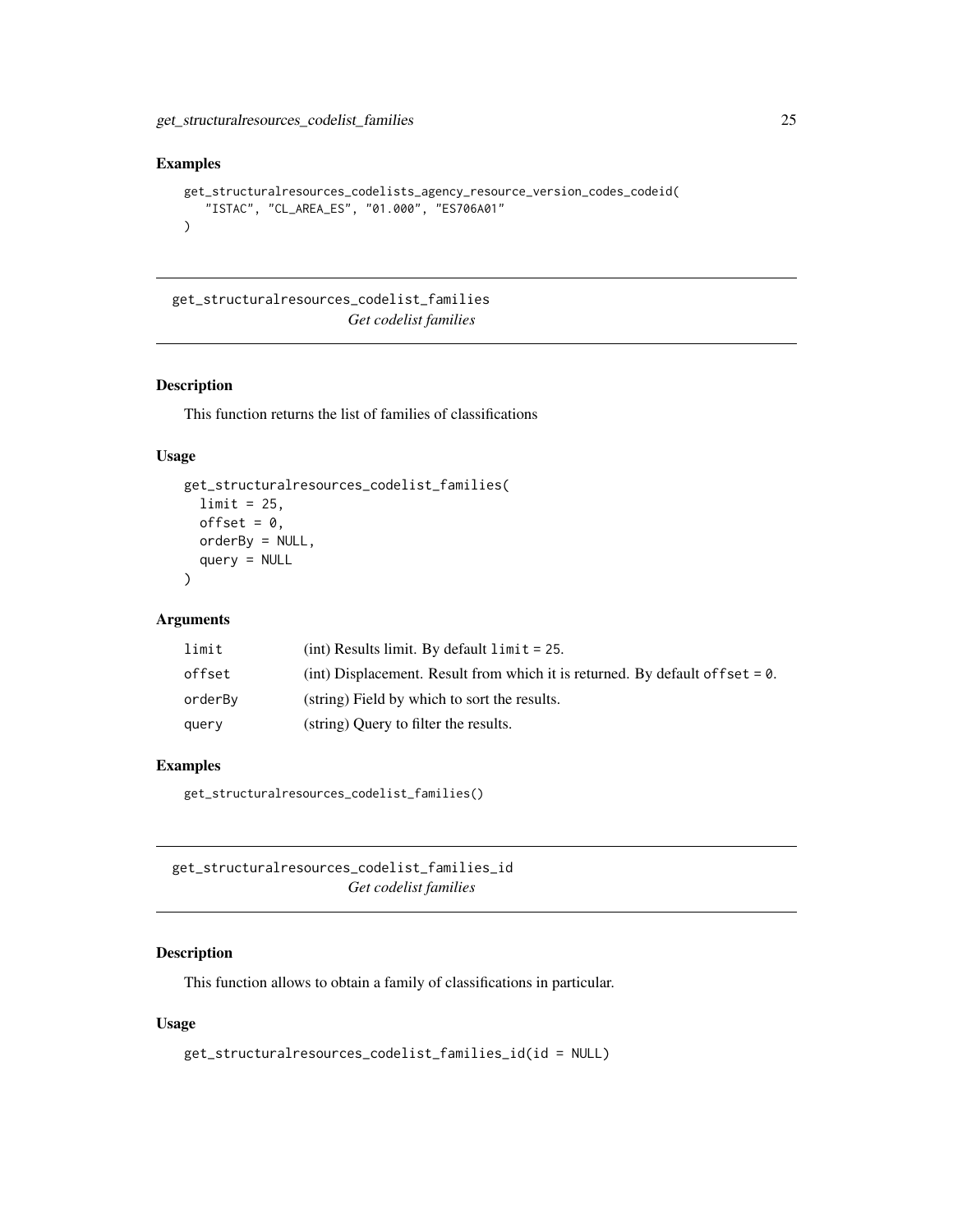# <span id="page-25-0"></span>Arguments

id (string) codelist family identificator

#### Examples

get\_structuralresources\_codelist\_families\_id()

get\_structuralresources\_concept\_schemes *Get concept schemes*

# Description

This function returns the content from /v1.0/conceptschemes

# Usage

```
get_structuralresources_concept_schemes(
 limit = 25,offset = 0,
 query = NULL,
 orderBy = NULL
)
```
#### Arguments

| limit   | $(int)$ Results limit. By default $limit = 25$ .                                 |
|---------|----------------------------------------------------------------------------------|
| offset  | (int) Displacement. Result from which it is returned. By default of fset $= 0$ . |
| query   | (string) Query to filter the results.                                            |
| orderBy | (string) Field by which to sort the results.                                     |

```
get_structuralresources_concept_schemes()
get_structuralresources_concept_schemes(query = "ID EQ 2090", orderBy = "ID ASC")
```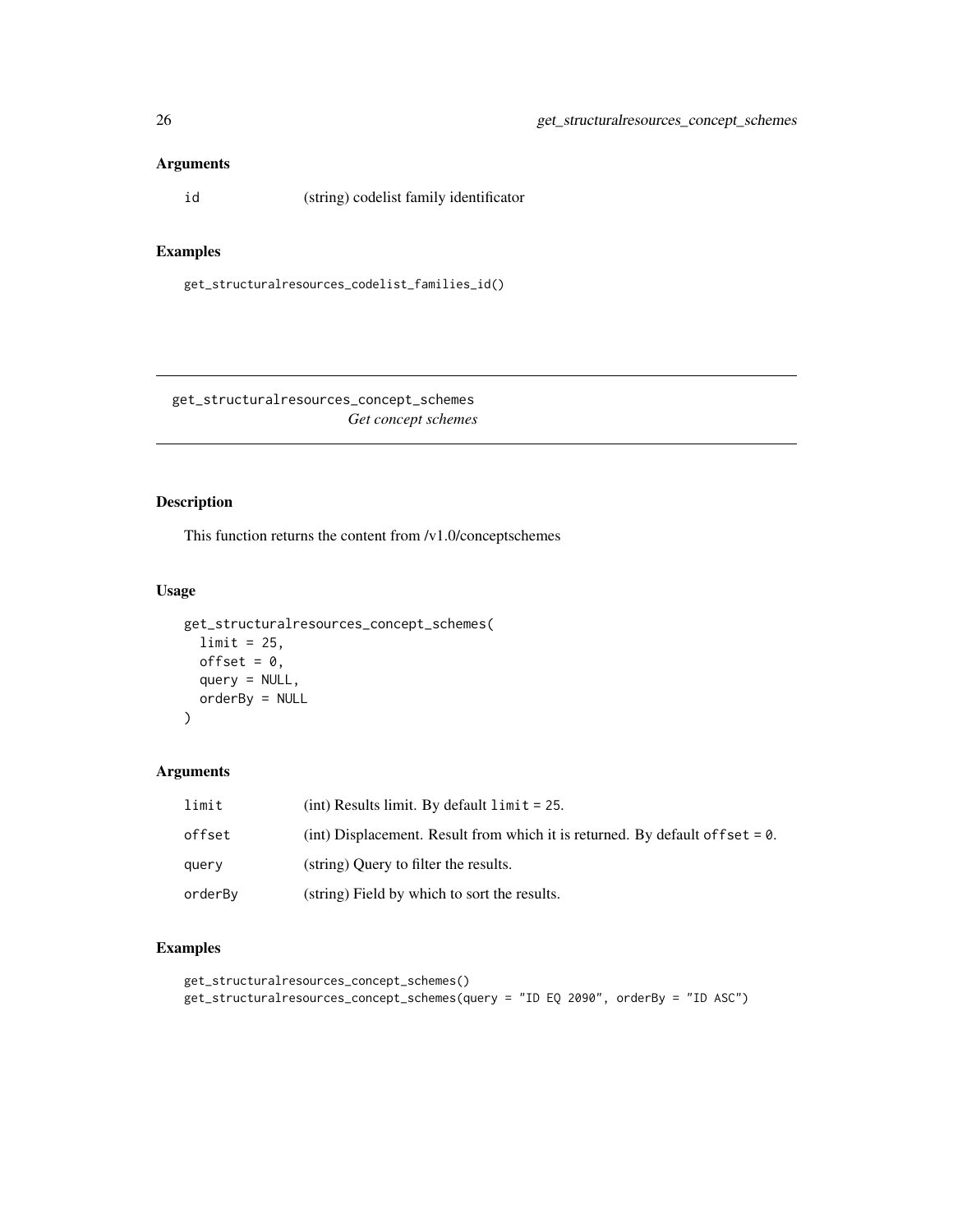<span id="page-26-0"></span>get\_structuralresources\_concept\_schemes\_agency *Get concept schemes agency*

# Description

This function returns the content from /v1.0/conceptschemes/agencyID

#### Usage

```
get_structuralresources_concept_schemes_agency(
  agencyID,
  limit = 25,offset = 0,
  query = NULL,
  orderBy = NULL
)
```
#### Arguments

| agencyID | (string) Identifier of the agency that publishes.                                |
|----------|----------------------------------------------------------------------------------|
| limit    | (int) Results limit. By default $\lim i = 25$ .                                  |
| offset   | (int) Displacement. Result from which it is returned. By default of fset $= 0$ . |
| query    | (string) Query to filter the results.                                            |
| orderBy  | (string) Field by which to sort the results.                                     |

#### Examples

```
get_structuralresources_concept_schemes_agency("ISTAC")
get_structuralresources_concept_schemes_agency("ESTAT", query = "ID EQ 2090", orderBy = "ID ASC")
```
get\_structuralresources\_concept\_schemes\_agency\_resource *Get concept schemes agency resource*

#### Description

This function returns the content from /v1.0/conceptschemes/agencyID/resourceID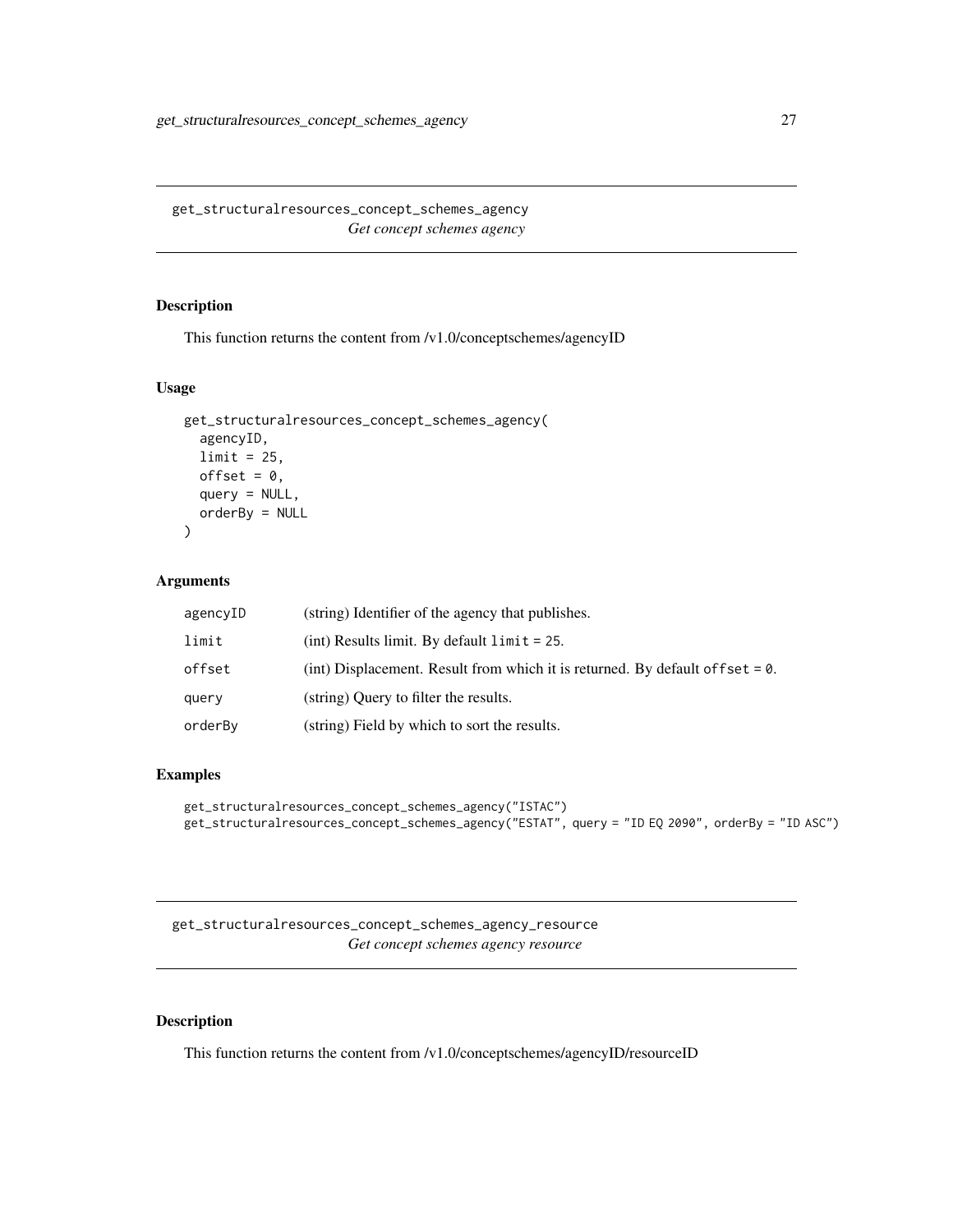# Usage

```
get_structuralresources_concept_schemes_agency_resource(
  agencyID,
  resourceID,
 limit = 25,
 offset = 0,
  query = NULL,
  orderBy = NULL
\lambda
```
# Arguments

| agencyID   | (string) Identifier of the agency that publishes.                                 |
|------------|-----------------------------------------------------------------------------------|
| resourceID | (string) Resource identifier.                                                     |
| limit      | $(int)$ Results limit. By default $limit = 25$ .                                  |
| offset     | (int) Displacement. Result from which it is returned. By default of f set $= 0$ . |
| query      | (string) Query to filter the results.                                             |
| orderBy    | (string) Field by which to sort the results.                                      |
|            |                                                                                   |

# Examples

```
get_structuralresources_concept_schemes_agency_resource(
   agencyID = "ISTAC", resourceID = "CL_AREA_ES"
\overline{)}
```
get\_structuralresources\_concept\_schemes\_agency\_resource\_version *Get concept schemes agency resource version*

# Description

This function returns the content from /v1.0/conceptschemes/agencyID/resourceID/version

#### Usage

```
get_structuralresources_concept_schemes_agency_resource_version(
  agencyID,
  resourceID,
  version
\lambda
```

| agencyID   | (string) Identifier of the agency that publishes. |
|------------|---------------------------------------------------|
| resourceID | (string) Resource identifier.                     |
| version    | (string) Specific version of the resource.        |

<span id="page-27-0"></span>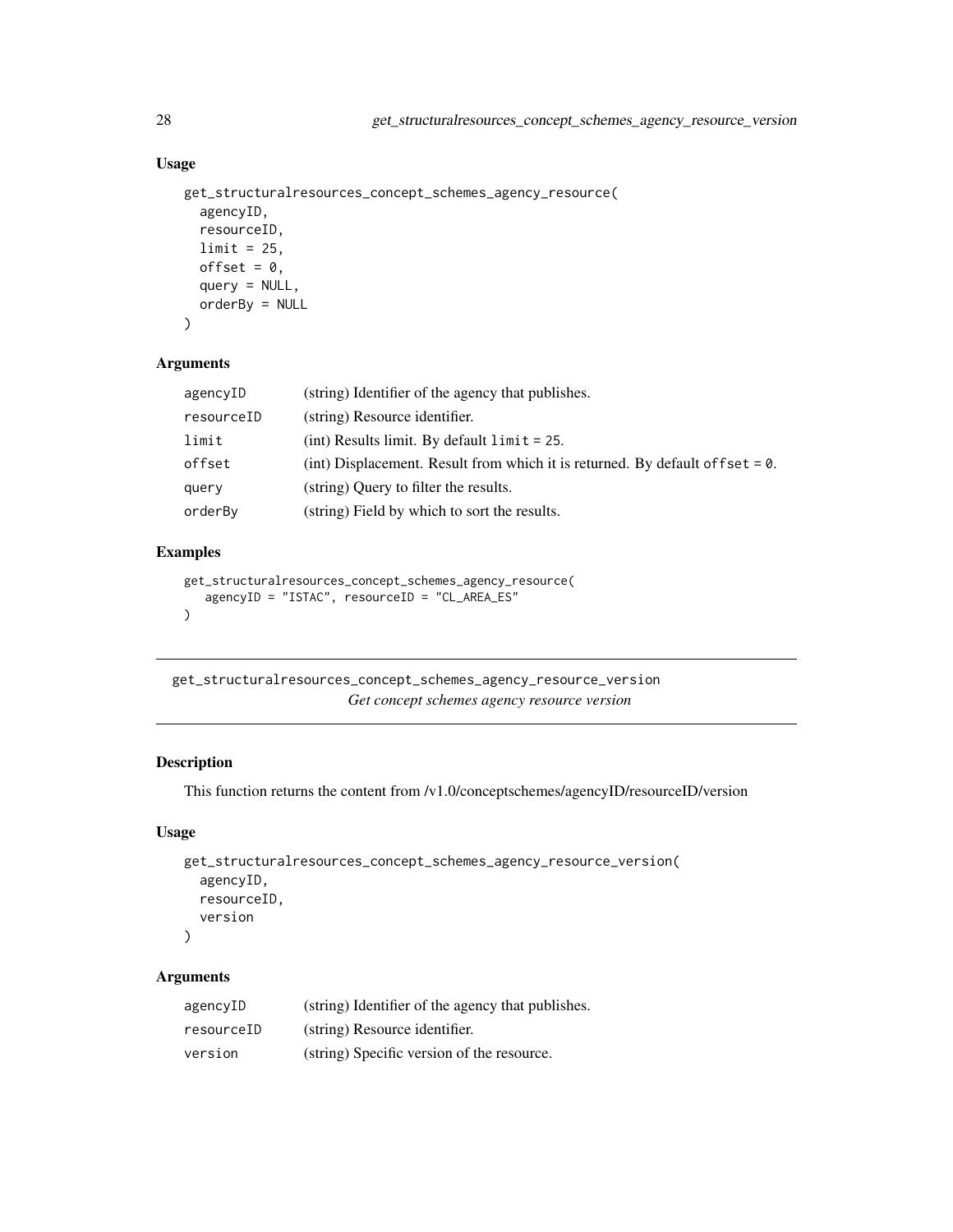<span id="page-28-0"></span>get\_structuralresources\_concept\_schemes\_agency\_resource\_version\_concepts 29

# Examples

```
get_structuralresources_concept_schemes_agency_resource_version(
  agencyID = "ISTAC", resourceID = "CL_AREA", version = "01.000"
)
```
get\_structuralresources\_concept\_schemes\_agency\_resource\_version\_concepts *Get concept schemes agency resource version concepts*

# Description

This function returns the content from /v1.0/conceptschemes/agencyID/resourceID/version/concepts

# Usage

```
get_structuralresources_concept_schemes_agency_resource_version_concepts(
  agencyID,
 resourceID,
 version,
 limit = 25,offset = 0,
 query = NULL,
 orderBy = NULL
)
```
#### Arguments

| agencyID   | (string) Identifier of the agency that publishes.                                 |
|------------|-----------------------------------------------------------------------------------|
| resourceID | (string) Resource identifier.                                                     |
| version    | (string) Specific version of the resource.                                        |
| limit      | $(int)$ Results limit. By default $limit = 25$ .                                  |
| offset     | (int) Displacement. Result from which it is returned. By default of f set $= 0$ . |
| query      | (string) Ouery to filter the results.                                             |
| orderBy    | (string) Field by which to sort the results.                                      |

```
get_structuralresources_concept_schemes_agency_resource_version_concepts(
   agencyID = "ISTAC", resourceID = "CL_AREA_ES", version = "01.000"
\mathcal{L}
```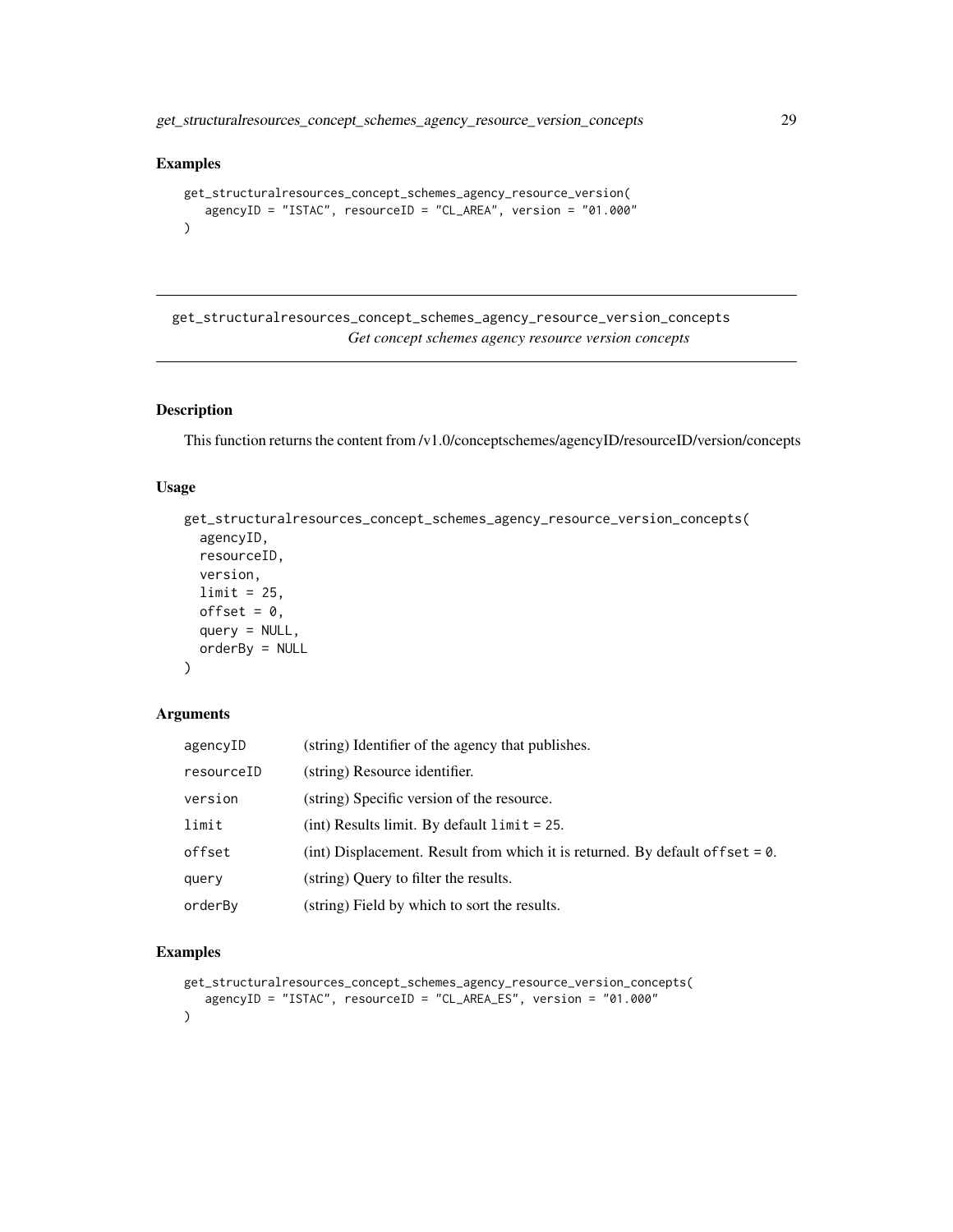<span id="page-29-0"></span>get\_structuralresources\_concept\_schemes\_agency\_resource\_version\_concepts\_id *Get concept schemes agency resource version concepts (id)*

# Description

This function returns the content from /v1.0/conceptschemes/agencyID/resourceID/version/concepts/conceptID

#### Usage

```
get_structuralresources_concept_schemes_agency_resource_version_concepts_id(
  agencyID,
  resourceID,
 version,
  conceptID
)
```
#### Arguments

| agencyID   | (string) Identifier of the agency that publishes. |
|------------|---------------------------------------------------|
| resourceID | (string) Resource identifier.                     |
| version    | (string) Specific version of the resource.        |
| conceptID  | (string) Concept identifier.                      |

# Examples

```
get_structuralresources_concept_schemes_agency_resource_version_concepts_id(
   agencyID = "ISTAC", resourceID = "CL_AREA_ES", version = "01.000", conceptID = 0
\mathcal{L}
```
get\_structuralresources\_concept\_types *Get concept types*

#### Description

This function returns the content from /v1.0/conceptTypes

#### Usage

```
get_structuralresources_concept_types()
```
#### Examples

get\_structuralresources\_concept\_types()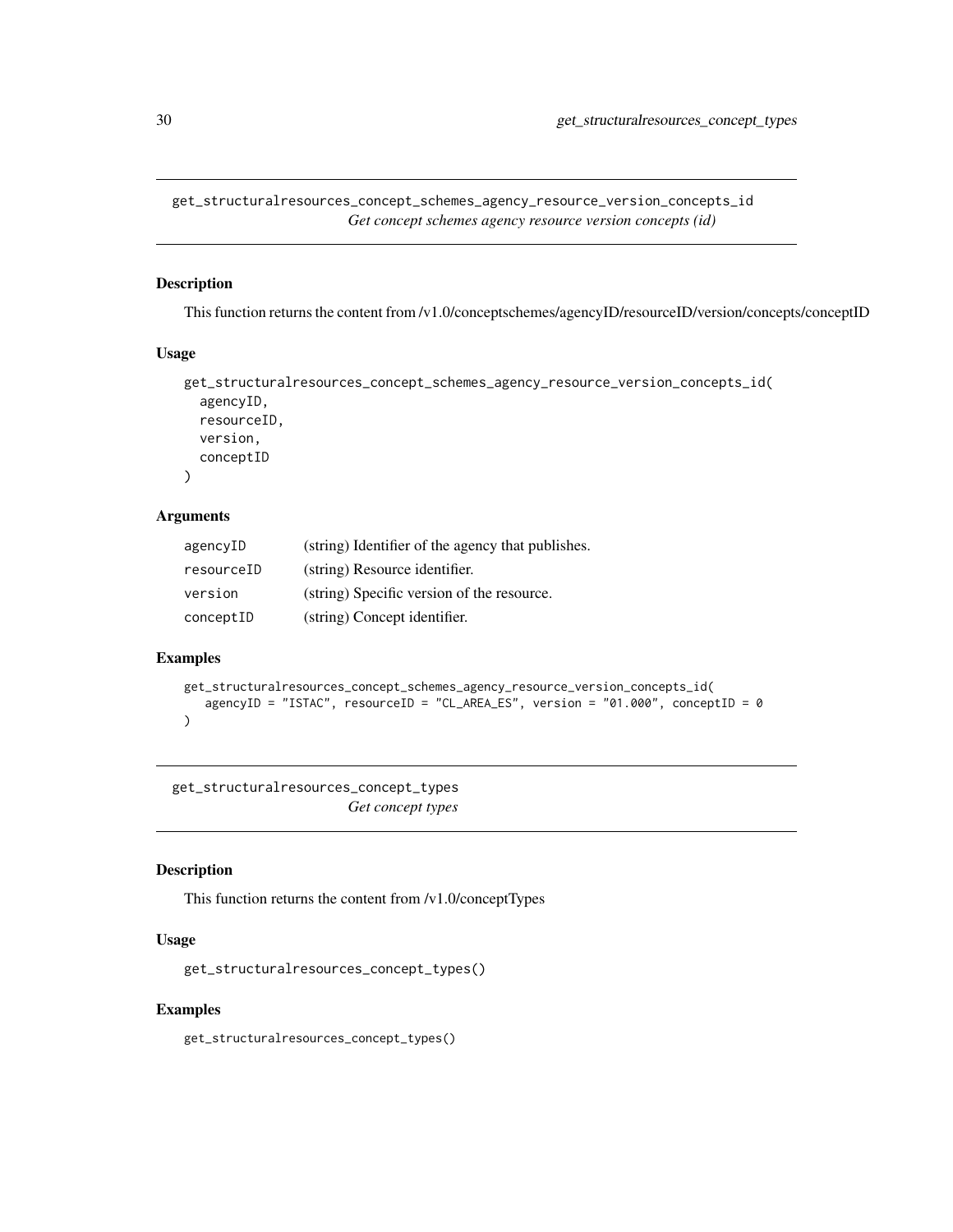<span id="page-30-0"></span>get\_structuralresources\_content\_constraints *Get content constraints*

# Description

This function returns the content from /v1.0/contentConstraints

#### Usage

```
get_structuralresources_content_constraints(
 limit = 25,offset = 0,
 query = NULL,
 orderBy = NULL
)
```
# Arguments

| limit   | (int) Results limit. By default $\lim i = 25$ .                                  |
|---------|----------------------------------------------------------------------------------|
| offset  | (int) Displacement. Result from which it is returned. By default of fset $= 0$ . |
| query   | (string) Ouery to filter the results.                                            |
| orderBy | (string) Field by which to sort the results.                                     |

# Examples

```
get_structuralresources_content_constraints()
get_structuralresources_content_constraints(query = "ID EQ 2090", orderBy = "ID ASC")
```
get\_structuralresources\_content\_constraints\_agency *Get content constraints agency*

#### Description

This function returns the content from /v1.0/contentConstraints/agencyID

#### Usage

```
get_structuralresources_content_constraints_agency(
  agencyID,
 limit = 25,offset = 0,
 query = NULL,
 orderBy = NULL
)
```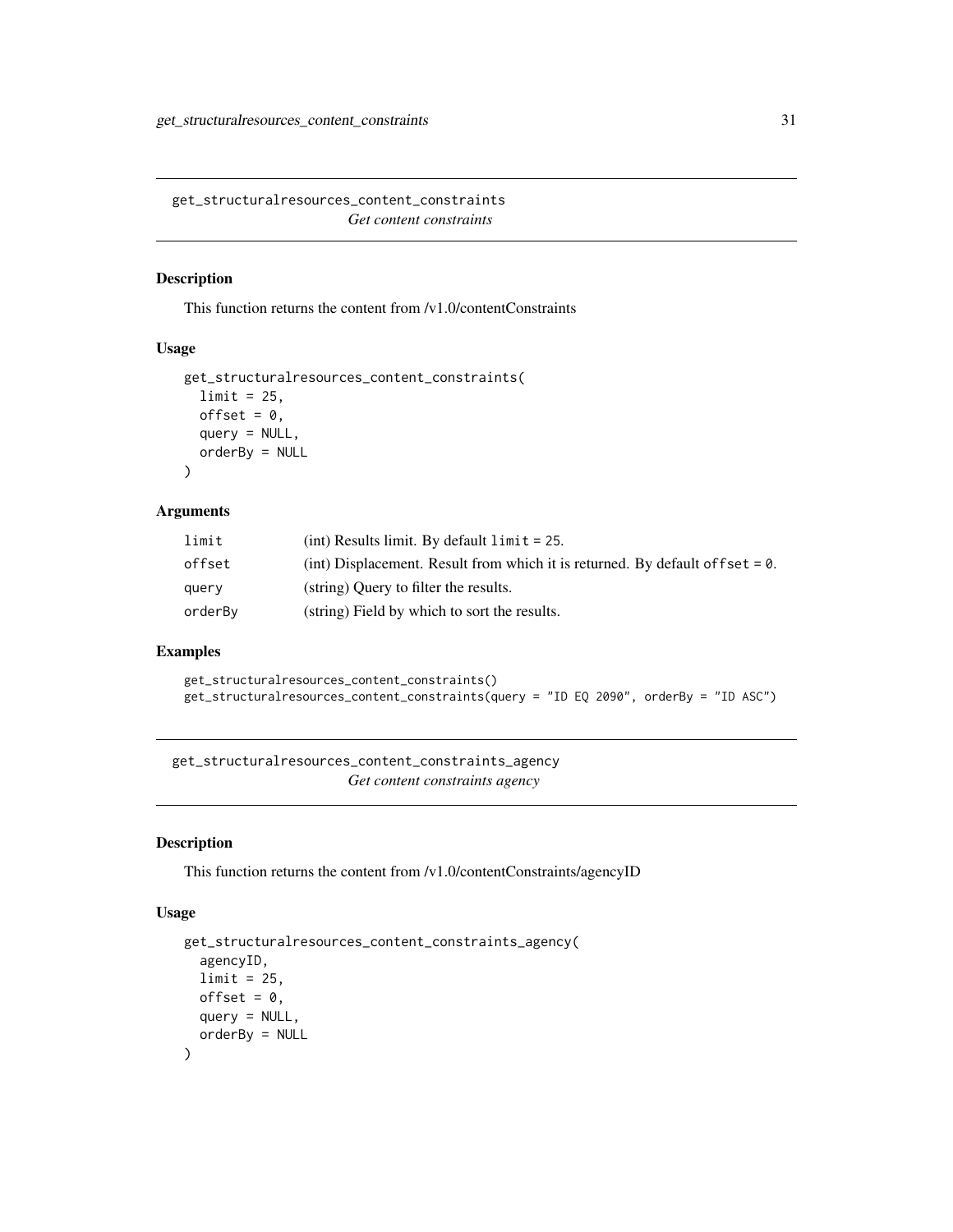# <span id="page-31-0"></span>Arguments

| agencyID | (string) Identifier of the agency that publishes.                                |
|----------|----------------------------------------------------------------------------------|
| limit    | $(int)$ Results limit. By default $limit = 25$ .                                 |
| offset   | (int) Displacement. Result from which it is returned. By default of fset $= 0$ . |
| query    | (string) Query to filter the results.                                            |
| orderBy  | (string) Field by which to sort the results.                                     |

#### Examples

get\_structuralresources\_content\_constraints\_agency("ISTAC")

get\_structuralresources\_content\_constraints\_agency\_resource *Get content constraints agency resource*

# Description

This function returns the content from /v1.0/contentConstraints/agencyID/resourceID

# Usage

```
get_structuralresources_content_constraints_agency_resource(
  agencyID,
 resourceID,
 limit = 25,
 offset = 0,
 query = NULL,
 orderBy = NULL
```
)

#### Arguments

| agencyID   | (string) Identifier of the agency that publishes.                                |
|------------|----------------------------------------------------------------------------------|
| resourceID | (string) Resource identifier.                                                    |
| limit      | (int) Results limit. By default $\lim_{t \to \infty} t = 25$ .                   |
| offset     | (int) Displacement. Result from which it is returned. By default of $f$ set = 0. |
| query      | (string) Query to filter the results.                                            |
| orderBy    | (string) Field by which to sort the results.                                     |

#### Examples

get\_structuralresources\_content\_constraints\_agency\_resource("ISTAC", "CL\_AREA")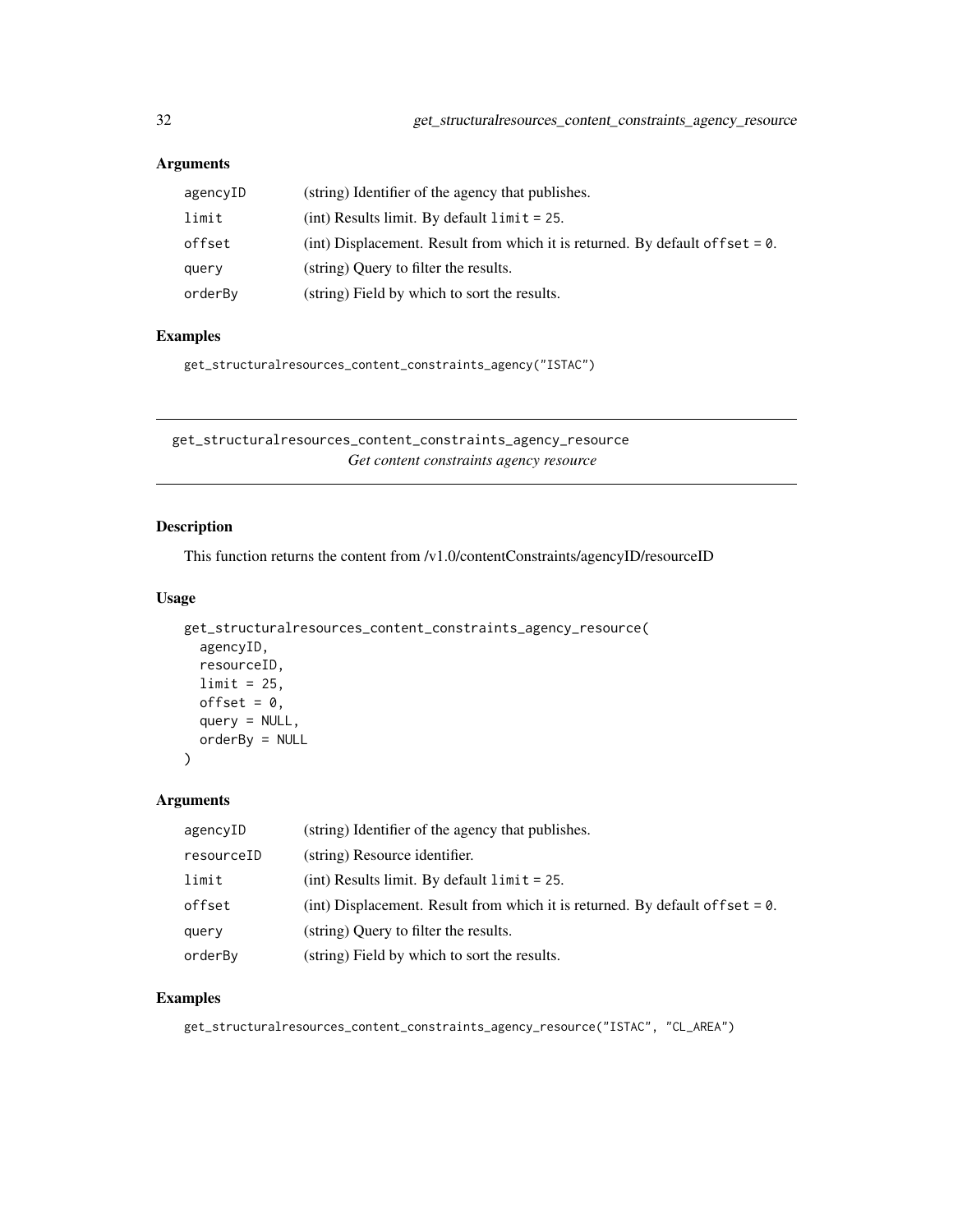<span id="page-32-0"></span>get\_structuralresources\_content\_constraints\_agency\_resource\_version *Get content constraints agency resource version*

#### Description

This function returns the content from /v1.0/contentConstraints/agencyID/resourceID/version

#### Usage

```
get_structuralresources_content_constraints_agency_resource_version(
  agencyID,
  resourceID,
  version
)
```
# Arguments

| agencyID   | (string) Identifier of the agency that publishes. |
|------------|---------------------------------------------------|
| resourceID | (string) Resource identifier.                     |
| version    | (string) Specific version of the resource.        |

# Examples

get\_structuralresources\_content\_constraints\_agency\_resource\_version("ISTAC", "CL\_AREA", "01.000")

get\_structuralresources\_content\_constraints\_agency\_resource\_version\_regions *Get content constraints agency resource version regions*

# Description

This function returns the content from /v1.0/contentConstraints/agencyID/resourceID/version/regions/regionCode

#### Usage

```
get_structuralresources_content_constraints_agency_resource_version_regions(
  regionCode,
 agencyID,
 resourceID,
  version
)
```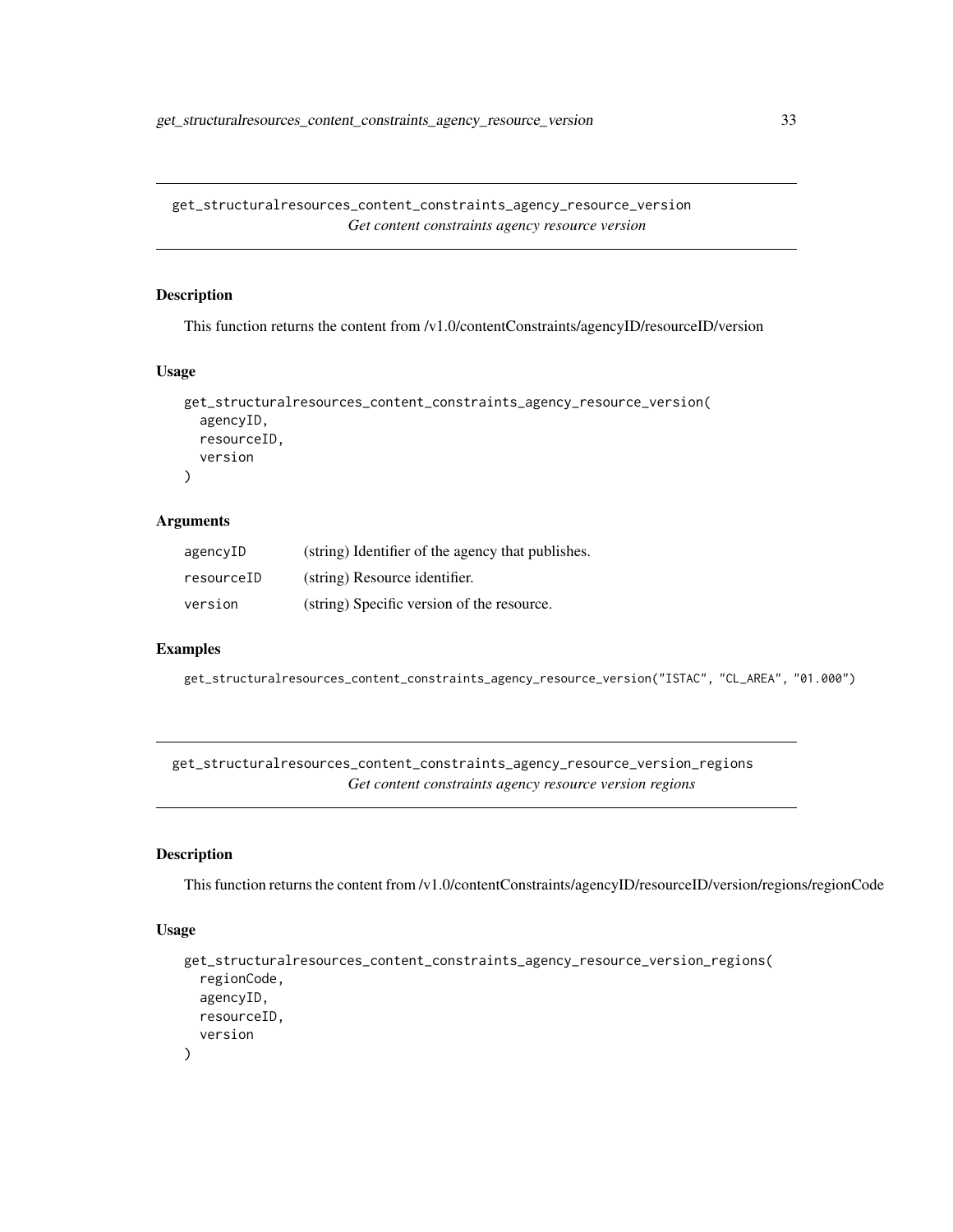# <span id="page-33-0"></span>Arguments

| regionCode | (string) Region code.                             |
|------------|---------------------------------------------------|
| agencyID   | (string) Identifier of the agency that publishes. |
| resourceID | (string) Resource identifier.                     |
| version    | (string) Specific version of the resource.        |

# Examples

```
get_structuralresources_content_constraints_agency_resource_version_regions(
   "0001", "ISTAC", "CL_AREA", "01.000"
\overline{\phantom{a}}
```
get\_structuralresources\_data\_structures *Get data structures*

# Description

This function returns the content from /v1.0/datastructures

#### Usage

```
get_structuralresources_data_structures(
 limit = 25,
 offset = 0,
 query = NULL,
 orderBy = NULL
)
```
# Arguments

| limit   | $(int)$ Results limit. By default $limit = 25$ .                                 |
|---------|----------------------------------------------------------------------------------|
| offset  | (int) Displacement. Result from which it is returned. By default of fset $= 0$ . |
| query   | (string) Ouery to filter the results.                                            |
| orderBy | (string) Field by which to sort the results.                                     |

```
get_structuralresources_data_structures()
get_structuralresources_data_structures(query = "ID EQ 2090", orderBy = "ID ASC")
```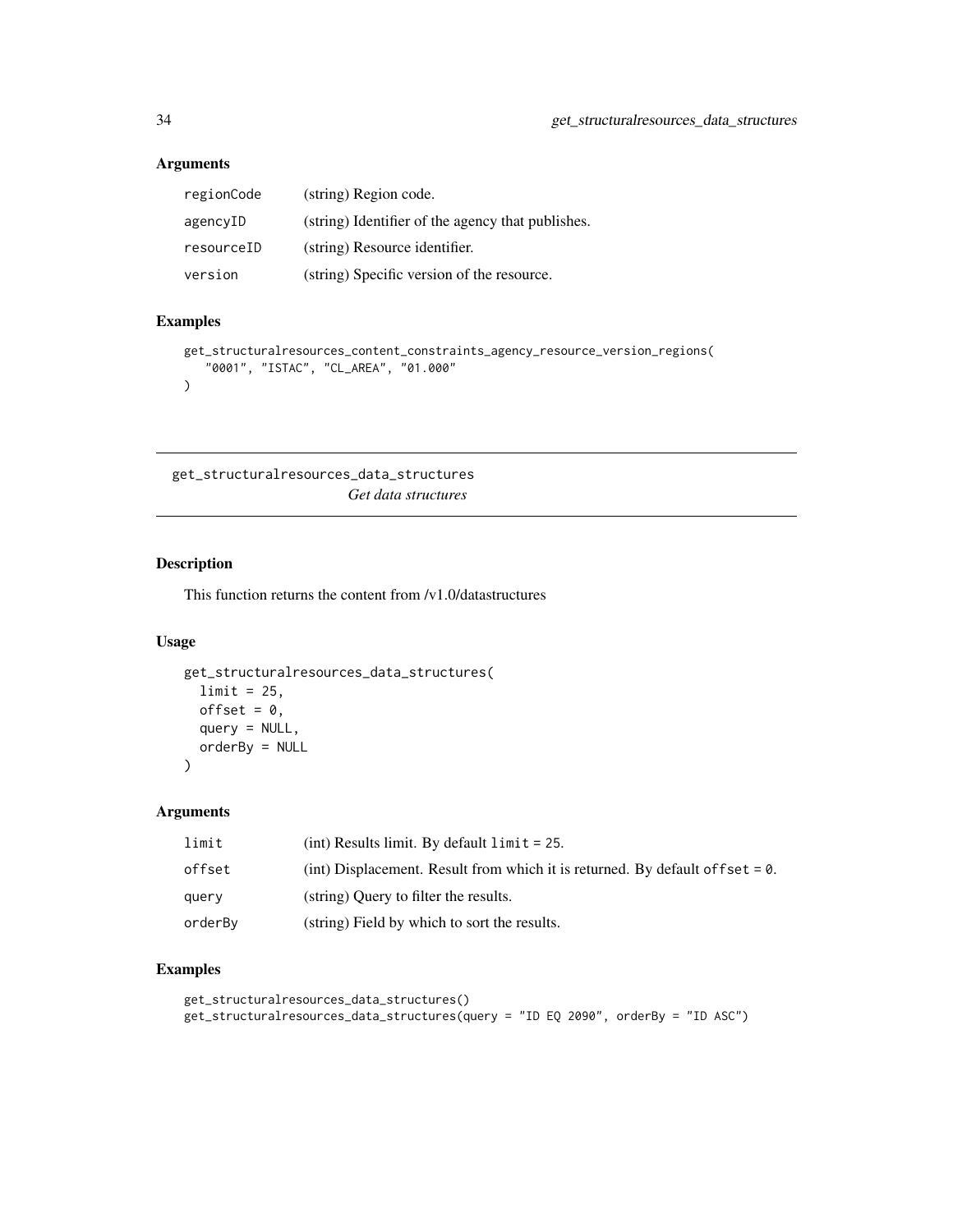<span id="page-34-0"></span>get\_structuralresources\_data\_structures\_agency *Get data structures agency*

# Description

This function returns the content from /v1.0/datastructures/agencyID

# Usage

```
get_structuralresources_data_structures_agency(
  agencyID,
  limit = 25,
 offset = 0,
 query = NULL,
 orderBy = NULL
)
```
#### Arguments

| agencyID | (string) Identifier of the agency that publishes.                                |
|----------|----------------------------------------------------------------------------------|
| limit    | (int) Results limit. By default $\lim_{t \to \infty} t = 25$ .                   |
| offset   | (int) Displacement. Result from which it is returned. By default of $f$ set = 0. |
| query    | (string) Query to filter the results.                                            |
| orderBy  | (string) Field by which to sort the results.                                     |

#### Examples

get\_structuralresources\_data\_structures\_agency("ISTAC")

get\_structuralresources\_data\_structures\_agency\_resource *Get data structures agency resource*

# Description

This function returns the content from /v1.0/datastructures/agencyID/resourceID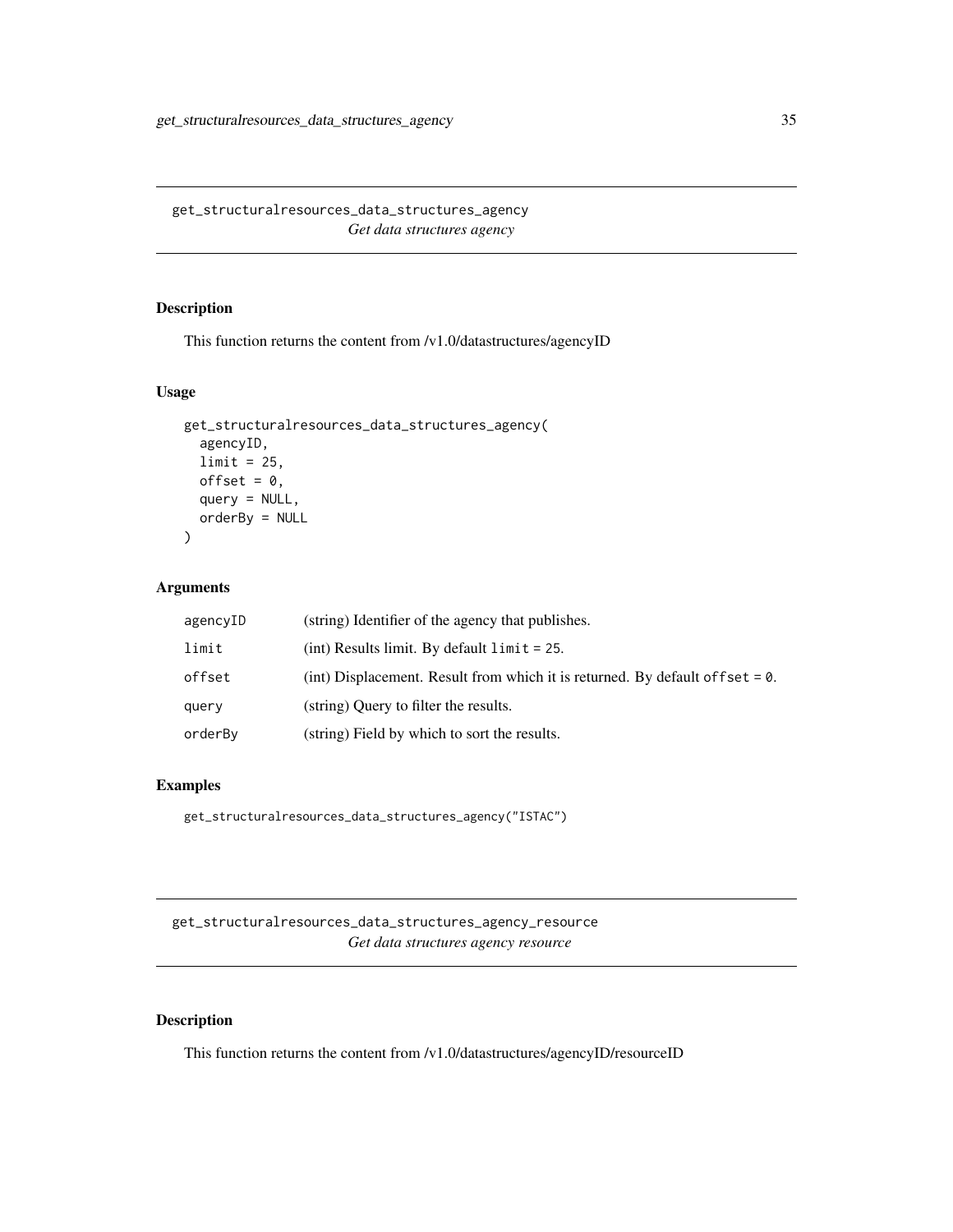# Usage

```
get_structuralresources_data_structures_agency_resource(
  agencyID,
  resourceID,
 limit = 25,
 offset = 0,
 query = NULL,
 orderBy = NULL
)
```
#### Arguments

| agencyID   | (string) Identifier of the agency that publishes.                                |
|------------|----------------------------------------------------------------------------------|
| resourceID | (string) Resource identifier.                                                    |
| limit      | $(int)$ Results limit. By default $limit = 25$ .                                 |
| offset     | (int) Displacement. Result from which it is returned. By default of $f$ set = 0. |
| query      | (string) Query to filter the results.                                            |
| orderBy    | (string) Field by which to sort the results.                                     |

# Examples

get\_structuralresources\_data\_structures\_agency\_resource("ISTAC", "CL\_AREA")

get\_structuralresources\_data\_structures\_agency\_resource\_version *Get data structures agency resource version*

# Description

This function returns the content from /v1.0/datastructures/agencyID/resourceID/version

#### Usage

```
get_structuralresources_data_structures_agency_resource_version(
  agencyID,
 resourceID,
  version
)
```

| agencyID   | (string) Identifier of the agency that publishes. |
|------------|---------------------------------------------------|
| resourceID | (string) Resource identifier.                     |
| version    | (string) Specific version of the resource.        |

<span id="page-35-0"></span>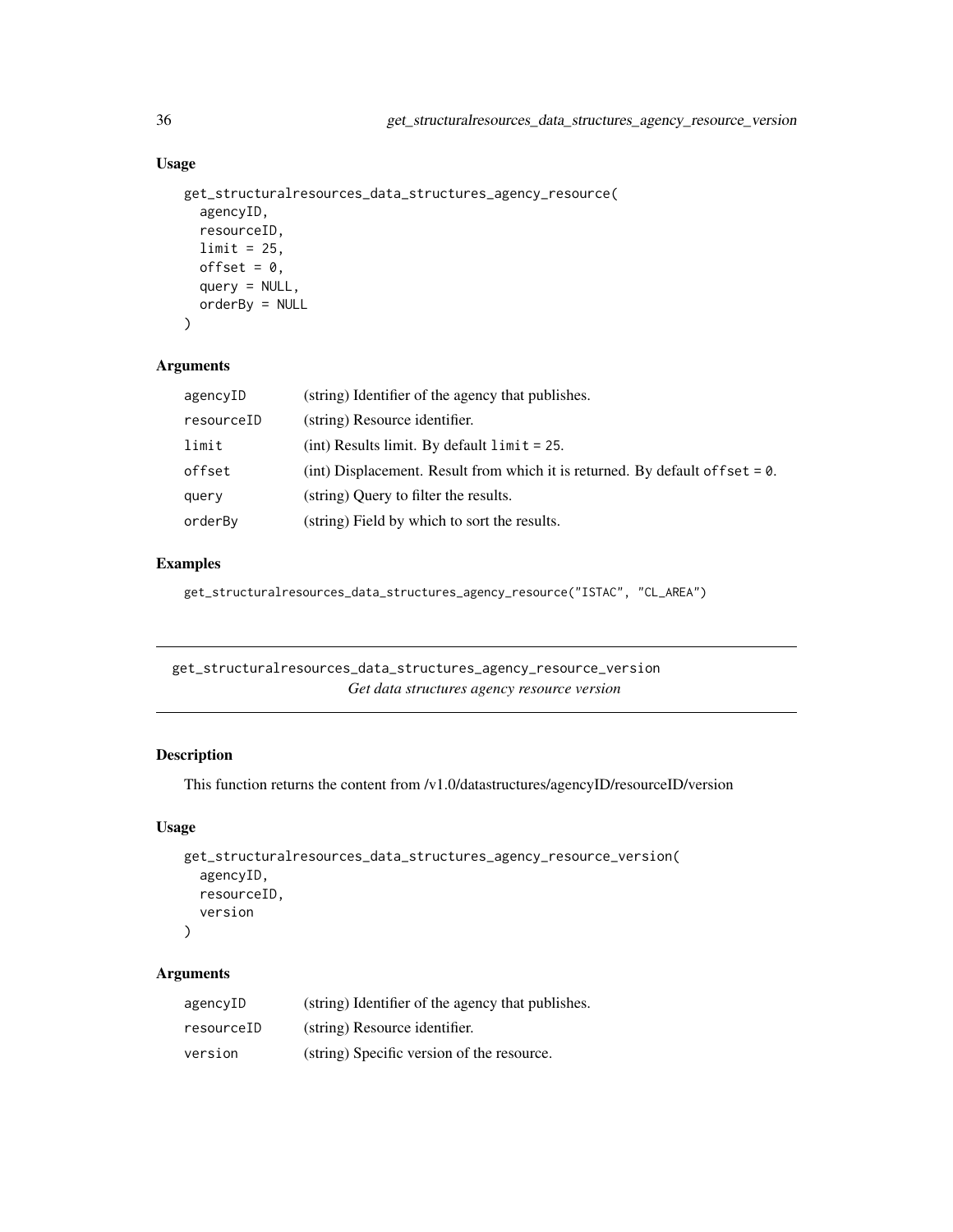# <span id="page-36-0"></span>Examples

get\_structuralresources\_data\_structures\_agency\_resource\_version("ISTAC", "CL\_AREA", "01.000")

get\_structuralresources\_geoinfo *Get geoinfo*

# Description

This function returns data from /v1.0/variables/variableID/variableelements/resourceID/geoinfo

#### Usage

```
get_structuralresources_geoinfo(
 variableID,
 resourceID,
 fields = NULL,
 limit = 25,offset = 0,
 query = NULL,
 orderBy = NULL
\mathcal{E}
```
# Arguments

| variableID | (string) Variable identificator.                                                 |
|------------|----------------------------------------------------------------------------------|
| resourceID | (string) Resource identificator.                                                 |
| fields     | (string) Additional fields that you want to show in the answer.                  |
| limit      | $(int)$ Results limit. By default $limit = 25$ .                                 |
| offset     | (int) Displacement. Result from which it is returned. By default of $f$ set = 0. |
| querv      | (string) Query to filter the results.                                            |
| orderBv    | (string) Field by which to sort the results.                                     |

#### Examples

geoinfo <- get\_structuralresources\_geoinfo("VR\_TERRITORIO", "MUN\_ICOD\_VINOS")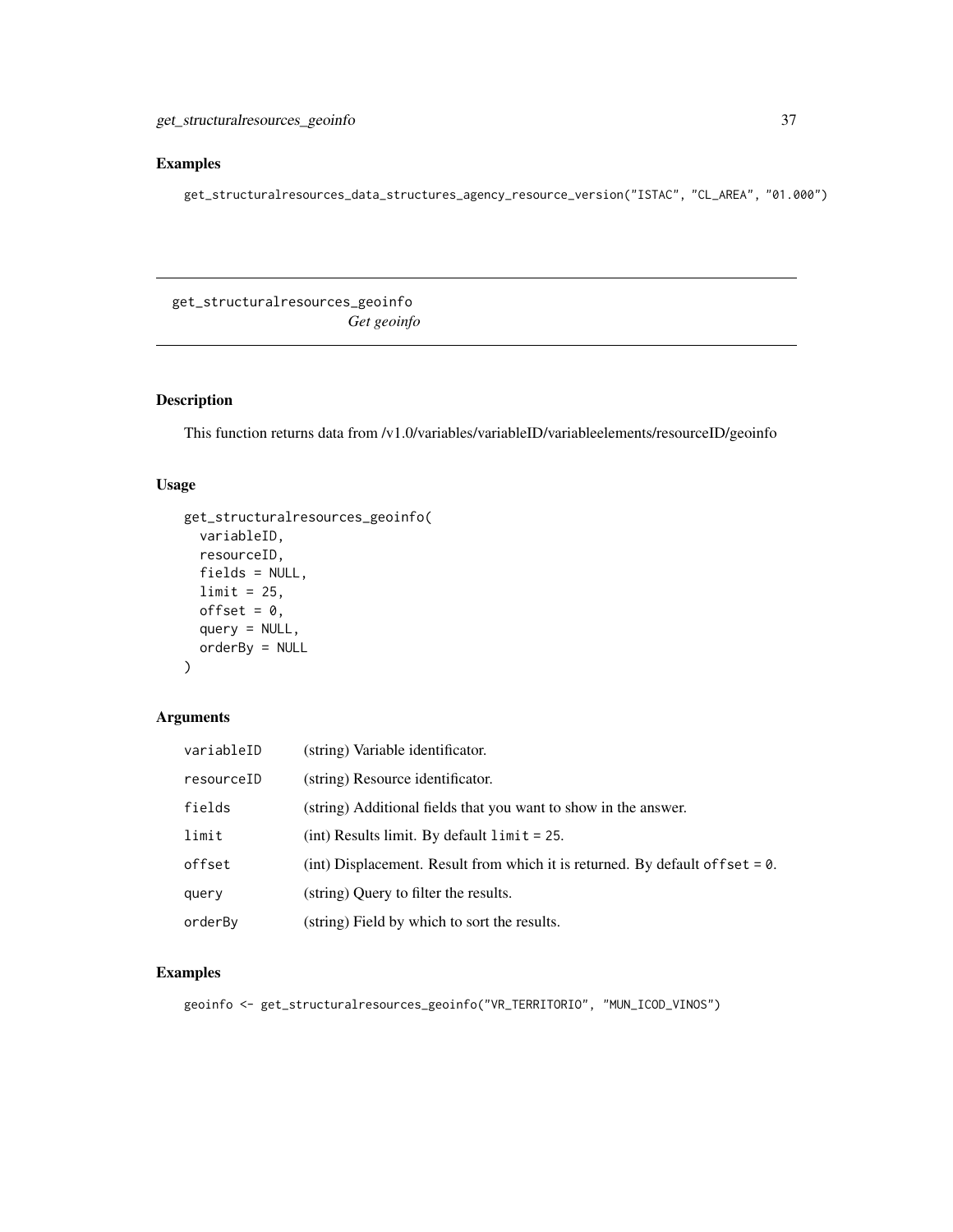<span id="page-37-0"></span>get\_structuralresources\_variableelements *Get variableelements*

#### Description

This function returns data from /v1.0/variables/variableID/variableelements

#### Usage

```
get_structuralresources_variableelements(
  variableID,
  limit = 25,
 offset = 0,
  query = NULL,
  orderBy = NULL
)
```
# Arguments

| variableID | (string) Variable identificator.                                                 |
|------------|----------------------------------------------------------------------------------|
| limit      | $(int)$ Results limit. By default $limit = 25$ .                                 |
| offset     | (int) Displacement. Result from which it is returned. By default of fset $= 0$ . |
| query      | (string) Ouery to filter the results.                                            |
| orderBy    | (string) Field by which to sort the results.                                     |

# Examples

get\_structuralresources\_variableelements("VR\_SEXO")

get\_structuralresources\_variableelements\_resource *Get variableelements resource*

# Description

This function returns data from /v1.0/variables/variableID/variableelements/resourceID

# Usage

get\_structuralresources\_variableelements\_resource(variableID, resourceID)

| variableID | (string) Variable identificator. |
|------------|----------------------------------|
| resourceID | (string) Resource identificator. |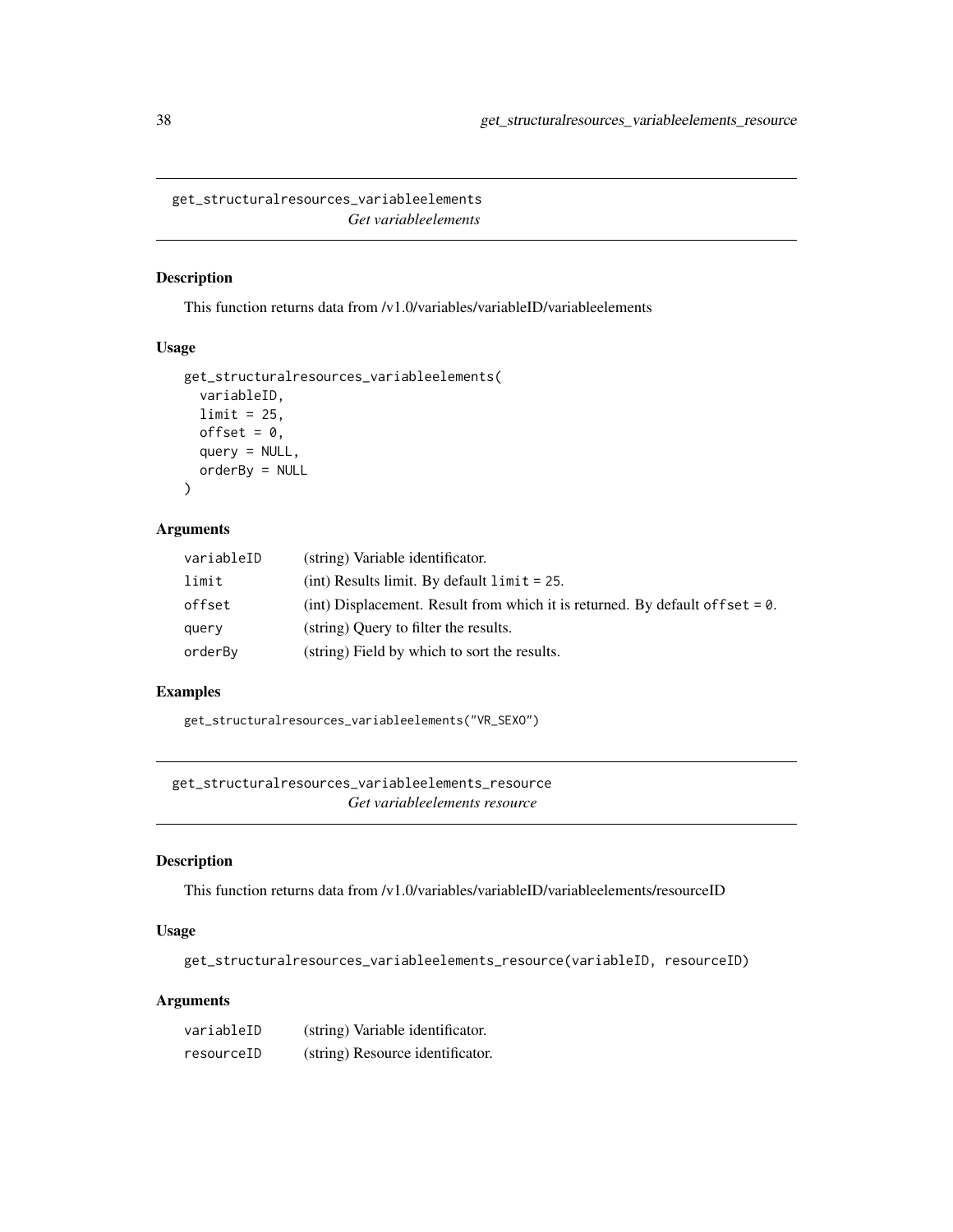#### <span id="page-38-0"></span>Examples

```
get_structuralresources_variableelements_resource("VR_SEXO", "FEMALE")
get_structuralresources_variableelements_resource("VR_TERRITORIO", "CCAA_CANARIAS")
```
get\_structuralresources\_variables *Get variables*

#### Description

This function returns data from /v1.0/variables

# Usage

```
get_structuralresources_variables(
  limit = 25,
 offset = 0,
  query = NULL,
 orderBy = NULL
)
```
#### Arguments

| limit   | (int) Results limit. By default $\lim_{x \to 0} t = 25$ .                         |
|---------|-----------------------------------------------------------------------------------|
| offset  | (int) Displacement. Result from which it is returned. By default of f set $= 0$ . |
| query   | (string) Ouery to filter the results.                                             |
| orderBv | (string) Field by which to sort the results.                                      |

#### Examples

get\_structuralresources\_variables()

get\_structuralresources\_variables\_id *Get variables (id)*

# Description

This function returns data from /v1.0/variables/id

#### Usage

get\_structuralresources\_variables\_id(id)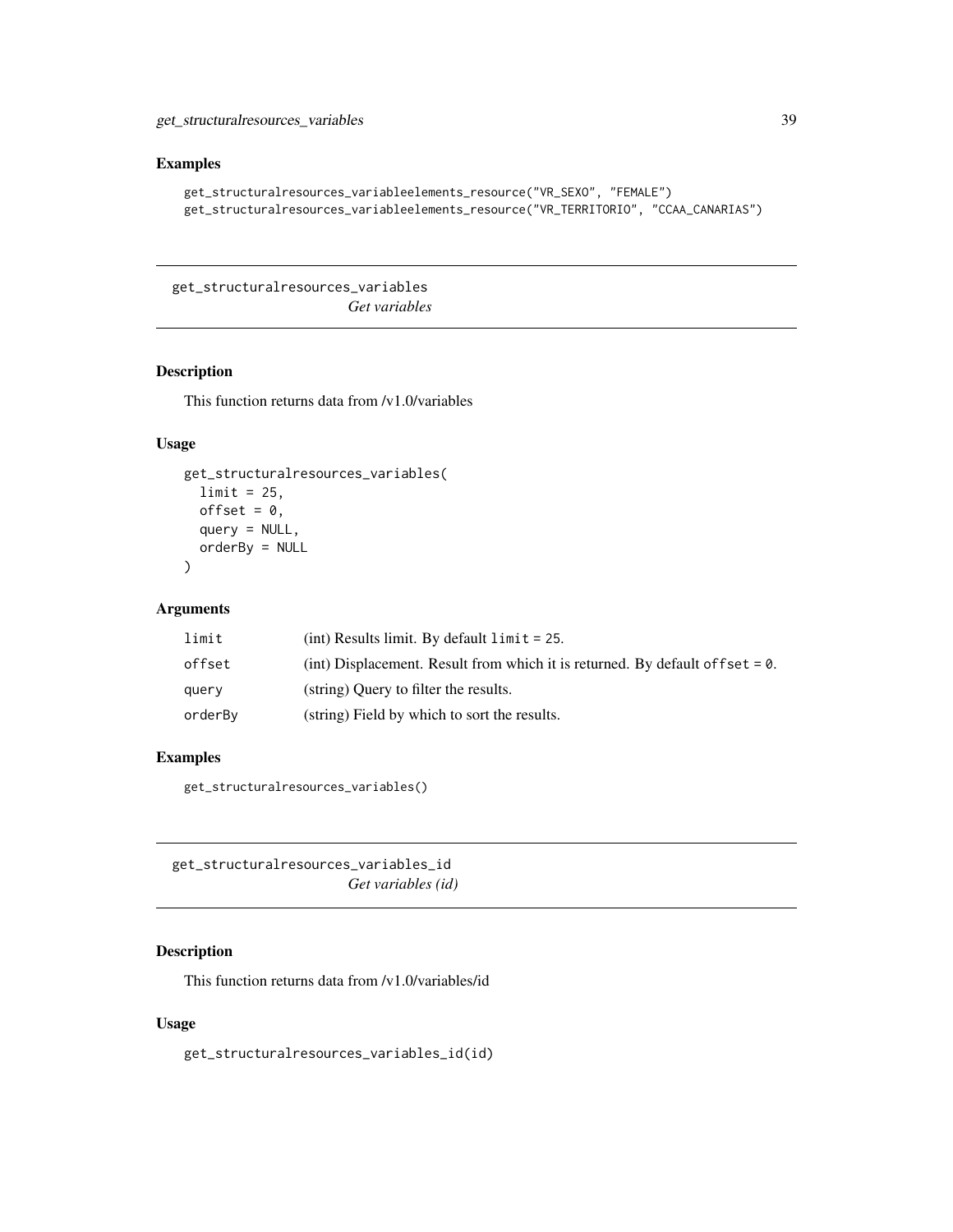# <span id="page-39-0"></span>Arguments

id (string) Variable identificator.

# Examples

get\_structuralresources\_variables\_id("VR\_SEXO")

get\_structuralresources\_variable\_families *Get variable families*

# Description

This function returns data from /v1.0/variablefamilies

# Usage

```
get_structuralresources_variable_families(
 limit = 25,offset = 0,
 query = NULL,orderBy = NULL
\mathcal{L}
```
# Arguments

| limit   | $(int)$ Results limit. By default $limit = 25$ .                                  |
|---------|-----------------------------------------------------------------------------------|
| offset  | (int) Displacement. Result from which it is returned. By default of f set $= 0$ . |
| query   | (string) Query to filter the results.                                             |
| orderBy | (string) Field by which to sort the results.                                      |

# Examples

get\_structuralresources\_variable\_families()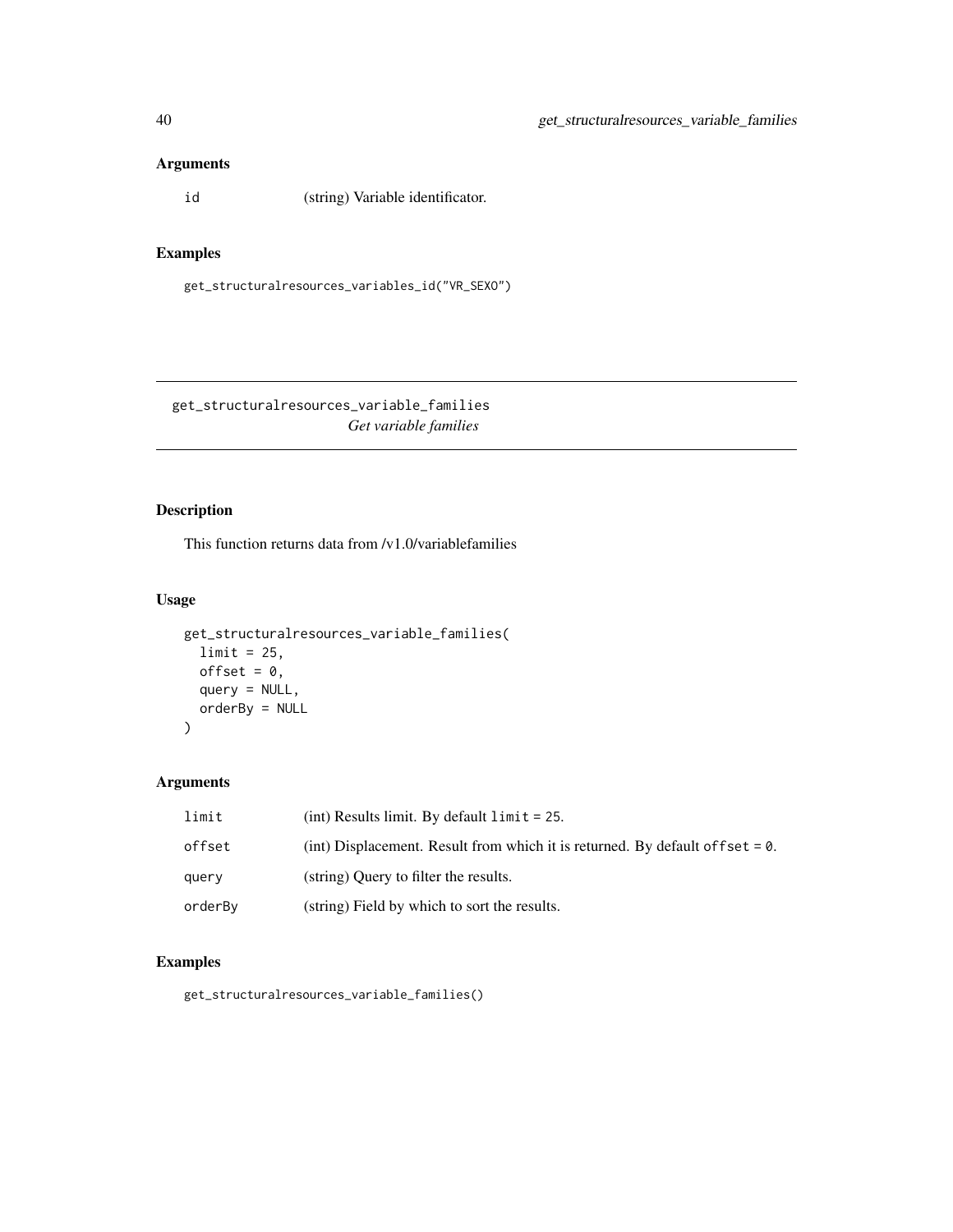<span id="page-40-0"></span>get\_structuralresources\_variable\_families\_id *Get variable families (id)*

#### Description

This function returns data from /v1.0/variablefamilies/id

# Usage

get\_structuralresources\_variable\_families\_id(id)

#### Arguments

id (string) Variable family identificator.

# Examples

get\_structuralresources\_variable\_families\_id("VRF\_DEMOGRAFICAS")

get\_structuralresources\_variable\_families\_id\_variables *Get variable families (id) variables*

#### Description

This function returns data from /v1.0/variablefamilies/id/variables

#### Usage

```
get_structuralresources_variable_families_id_variables(
  id,
 limit = 25,offset = 0,
 query = NULL,
 orderBy = NULL
)
```

| id      | (string) Variable family identificator.                                           |
|---------|-----------------------------------------------------------------------------------|
| limit   | $(int)$ Results limit. By default $limit = 25$ .                                  |
| offset  | (int) Displacement. Result from which it is returned. By default of f set $= 0$ . |
| query   | (string) Query to filter the results.                                             |
| orderBv | (string) Field by which to sort the results.                                      |
|         |                                                                                   |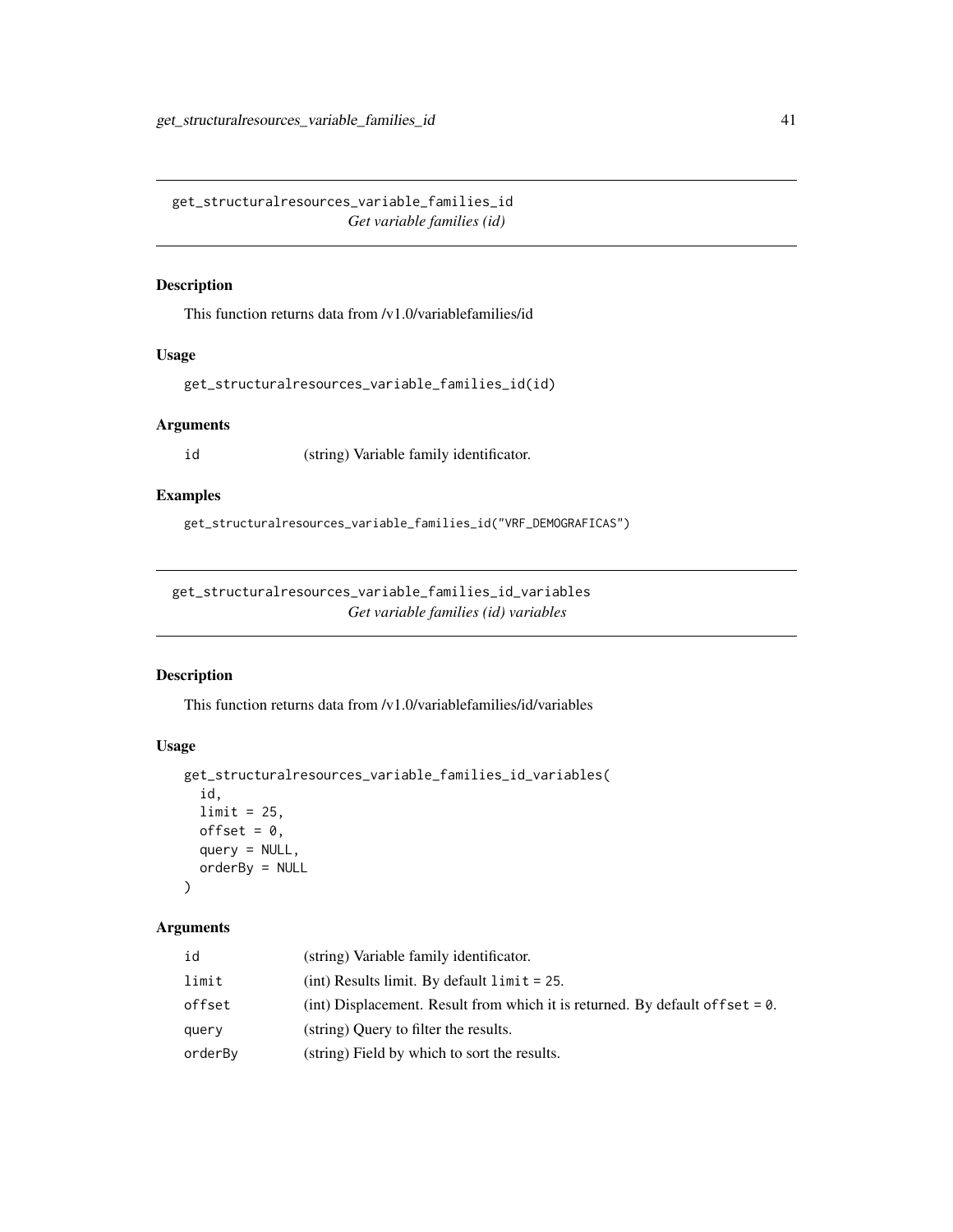# Examples

get\_structuralresources\_variable\_families\_id\_variables("VRF\_DEMOGRAFICAS")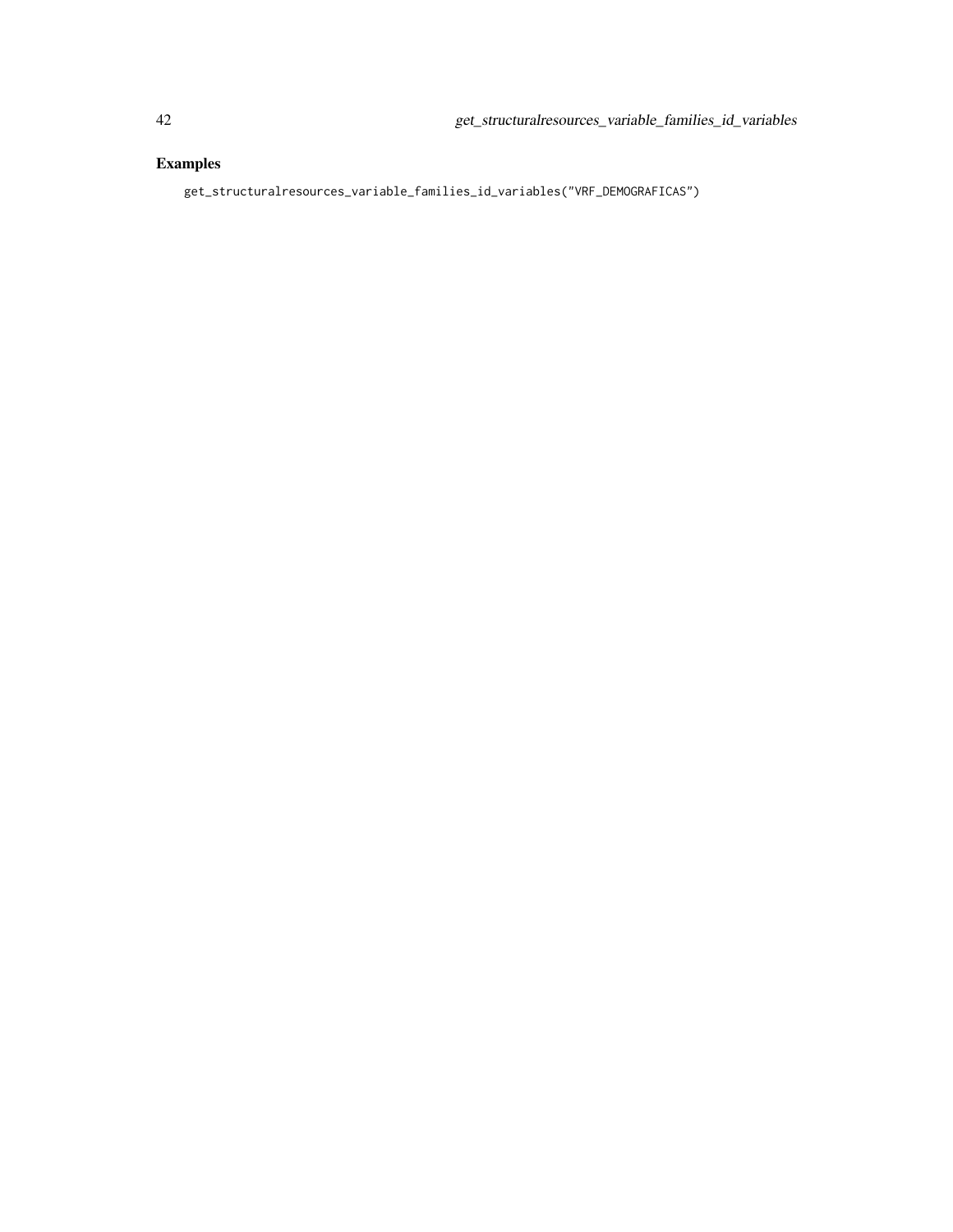# <span id="page-42-0"></span>Index

get\_datasets, [3](#page-2-0) get\_datasets\_agency, [3](#page-2-0) get\_datasets\_agency\_resource, [4](#page-3-0) get\_datasets\_agency\_resource\_version, [5](#page-4-0) get\_indicators, [6](#page-5-0) get\_indicators\_code, [7](#page-6-0) get\_indicators\_code\_data, [7](#page-6-0) get\_indicators\_geographic\_granularities, [8](#page-7-0) get\_indicators\_geographical\_values, [8](#page-7-0) get\_indicators\_subjects, [9](#page-8-0) get\_indicators\_systems, [9](#page-8-0) get\_indicators\_systems\_code, [10](#page-9-0) get\_indicators\_systems\_code\_instances, [10](#page-9-0) get\_indicators\_systems\_code\_instances\_code, [11](#page-10-0) get\_indicators\_systems\_code\_instances\_code\_data, [12](#page-11-0) get\_indicators\_time\_granularities, [13](#page-12-0) get\_structuralresources\_categorisations, [13](#page-12-0) get\_structuralresources\_categorisations\_agenc**y**et\_structuralresources\_concept\_schemes\_agency\_resource\_ve [14](#page-13-0) get\_structuralresources\_categorisations\_agenc**yetestowce**yralresources\_concept\_schemes\_agency\_resource\_ve [14](#page-13-0) get\_structuralresources\_categorisations\_agenc**yetestowctuvelsiso**wrces\_concept\_schemes\_agency\_resource\_ve [15](#page-14-0) get\_structuralresources\_category\_schemes, [16](#page-15-0) get\_structuralresources\_category\_schemes\_agenggt\_structuralresources\_content\_constraints, [16](#page-15-0) get\_structuralresources\_category\_schemes\_agen**g<del>g</del>tr<del>s</del>toucter**alresources\_content\_constraints\_agency, [17](#page-16-0) get\_structuralresources\_category\_schemes\_agen**ggt\_retoucter\_versiou**rces\_content\_constraints\_agency\_resourc [18](#page-17-0) get\_structuralresources\_category\_schemes\_agen**ggt\_retoucter&resion\_cestegomiest**\_constraints\_agency\_resourc [19](#page-18-0) get\_structuralresources\_category\_schemes\_agency\_resource\_v [20](#page-19-0) get\_structuralresources\_codelist\_families, [25](#page-24-0) get\_structuralresources\_codelist\_families\_id,  $25$ get\_structuralresources\_codelists, [20](#page-19-0) get\_structuralresources\_codelists\_agency, [21](#page-20-0) get\_structuralresources\_codelists\_agency\_resource, [22](#page-21-0) get\_structuralresources\_codelists\_agency\_resource\_version, [23](#page-22-0) get\_structuralresources\_codelists\_agency\_resource\_version\_codes, [23](#page-22-0) get\_structuralresources\_codelists\_agency\_resource\_version\_ [24](#page-23-0) get\_structuralresources\_concept\_schemes, [26](#page-25-0) get\_structuralresources\_concept\_schemes\_agency, [27](#page-26-0) get\_structuralresources\_concept\_schemes\_agency\_resource, [27](#page-26-0) [28](#page-27-0) [29](#page-28-0) [30](#page-29-0) get\_structuralresources\_concept\_types, [30](#page-29-0) [31](#page-30-0) [31](#page-30-0) [32](#page-31-0) [33](#page-32-0)